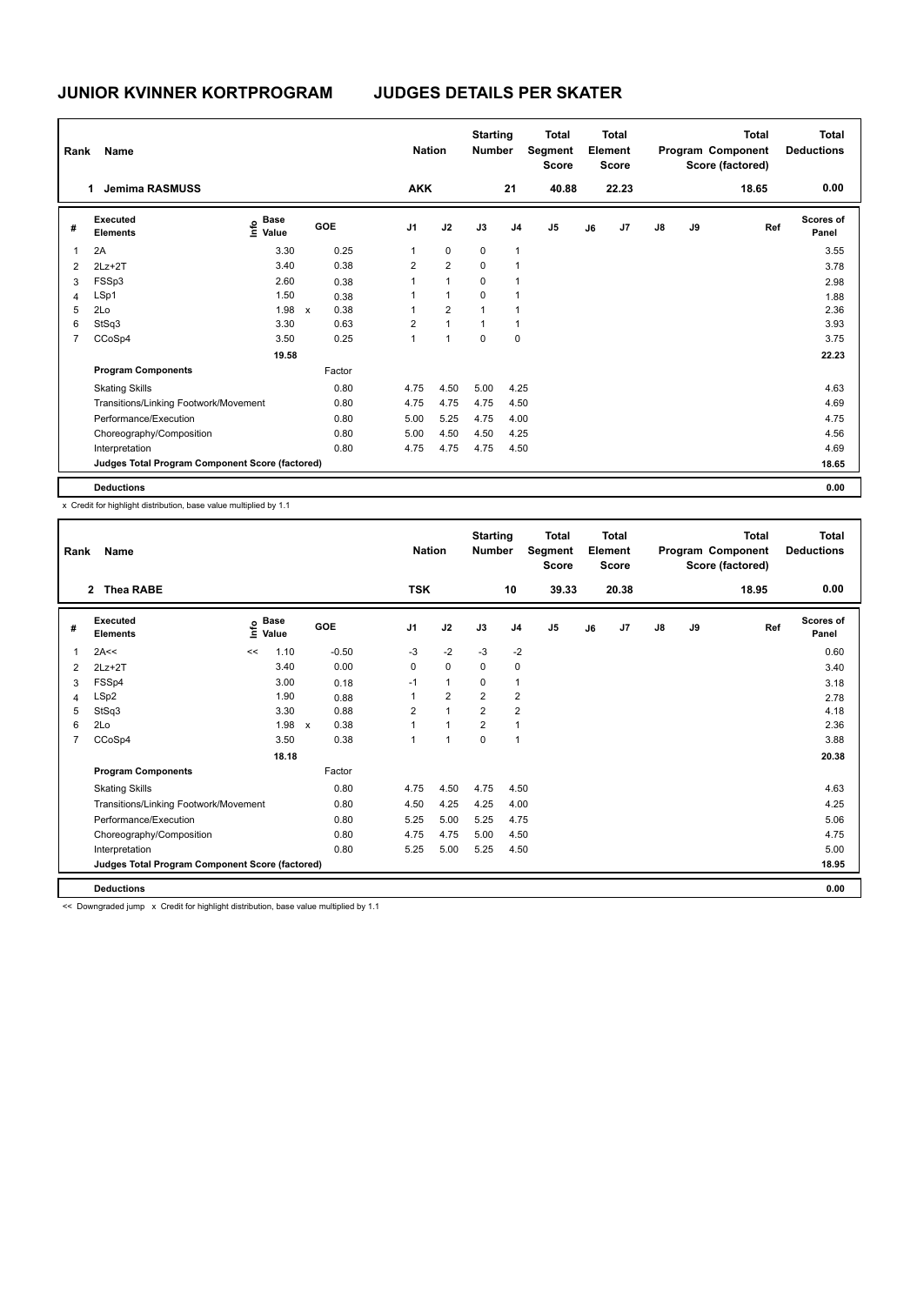| Rank | <b>Name</b>                                     |              |                       |              |         | <b>Nation</b>  |                | <b>Starting</b><br><b>Number</b> |                         | <b>Total</b><br>Segment<br><b>Score</b> |    | <b>Total</b><br>Element<br><b>Score</b> |               |    | Total<br>Program Component<br>Score (factored) | <b>Total</b><br><b>Deductions</b> |
|------|-------------------------------------------------|--------------|-----------------------|--------------|---------|----------------|----------------|----------------------------------|-------------------------|-----------------------------------------|----|-----------------------------------------|---------------|----|------------------------------------------------|-----------------------------------|
|      | <b>Sine Mari LEITE</b><br>3                     |              |                       |              |         | <b>OSK</b>     |                |                                  | 20                      | 36.54                                   |    | 19.29                                   |               |    | 17.25                                          | 0.00                              |
| #    | Executed<br><b>Elements</b>                     |              | $\sum_{i=1}^{n}$ Base |              | GOE     | J <sub>1</sub> | J2             | J3                               | J <sub>4</sub>          | J <sub>5</sub>                          | J6 | J <sub>7</sub>                          | $\mathsf{J}8$ | J9 | Ref                                            | Scores of<br>Panel                |
| 1    | 2A<                                             | $\checkmark$ | 2.30                  |              | $-0.50$ | $-1$           | $-1$           | $-1$                             | $-1$                    |                                         |    |                                         |               |    |                                                | 1.80                              |
| 2    | $2Lz+2T$                                        |              | 3.40                  |              | 0.08    | 1              | $\mathbf 0$    | 0                                | 0                       |                                         |    |                                         |               |    |                                                | 3.48                              |
| 3    | FSSp1                                           |              | 2.00                  |              | $-0.30$ | -2             | $\mathbf 0$    | $-2$                             | 0                       |                                         |    |                                         |               |    |                                                | 1.70                              |
| 4    | StSq3                                           |              | 3.30                  |              | 0.75    | 2              | $\mathbf{1}$   | $\overline{1}$                   | $\overline{2}$          |                                         |    |                                         |               |    |                                                | 4.05                              |
| 5    | LSp2                                            |              | 1.90                  |              | 0.38    | $\overline{1}$ | 0              | 0                                | $\overline{\mathbf{c}}$ |                                         |    |                                         |               |    |                                                | 2.28                              |
| 6    | 2Lo                                             |              | 1.98                  | $\mathsf{x}$ | 0.00    | $-1$           | $\overline{1}$ | $\mathbf 0$                      | 0                       |                                         |    |                                         |               |    |                                                | 1.98                              |
| 7    | CCoSp4                                          |              | 3.50                  |              | 0.50    | $\overline{2}$ | $\overline{1}$ | $\mathbf 0$                      | $\overline{1}$          |                                         |    |                                         |               |    |                                                | 4.00                              |
|      |                                                 |              | 18.38                 |              |         |                |                |                                  |                         |                                         |    |                                         |               |    |                                                | 19.29                             |
|      | <b>Program Components</b>                       |              |                       |              | Factor  |                |                |                                  |                         |                                         |    |                                         |               |    |                                                |                                   |
|      | <b>Skating Skills</b>                           |              |                       |              | 0.80    | 4.25           | 4.00           | 4.75                             | 4.00                    |                                         |    |                                         |               |    |                                                | 4.25                              |
|      | Transitions/Linking Footwork/Movement           |              |                       |              | 0.80    | 4.00           | 3.75           | 4.50                             | 4.25                    |                                         |    |                                         |               |    |                                                | 4.13                              |
|      | Performance/Execution                           |              |                       |              | 0.80    | 4.50           | 4.75           | 4.50                             | 4.25                    |                                         |    |                                         |               |    |                                                | 4.50                              |
|      | Choreography/Composition                        |              |                       |              | 0.80    | 4.25           | 4.00           | 4.75                             | 4.00                    |                                         |    |                                         |               |    |                                                | 4.25                              |
|      | Interpretation                                  |              |                       |              | 0.80    | 4.25           | 4.50           | 4.50                             | 4.50                    |                                         |    |                                         |               |    |                                                | 4.44                              |
|      | Judges Total Program Component Score (factored) |              |                       |              |         |                |                |                                  |                         |                                         |    |                                         |               |    |                                                | 17.25                             |
|      | <b>Deductions</b>                               |              |                       |              |         |                |                |                                  |                         |                                         |    |                                         |               |    |                                                | 0.00                              |

< Under-rotated jump x Credit for highlight distribution, base value multiplied by 1.1

| Rank           | Name                                            |                                  |                                   | <b>Nation</b>  |                | <b>Starting</b><br><b>Number</b> |                | <b>Total</b><br>Segment<br><b>Score</b> |    | <b>Total</b><br>Element<br><b>Score</b> |               |    | <b>Total</b><br>Program Component<br>Score (factored) | <b>Total</b><br><b>Deductions</b> |
|----------------|-------------------------------------------------|----------------------------------|-----------------------------------|----------------|----------------|----------------------------------|----------------|-----------------------------------------|----|-----------------------------------------|---------------|----|-------------------------------------------------------|-----------------------------------|
|                | <b>Madeleine LIDHOLM TORGERSEN</b><br>4         |                                  |                                   | <b>OSK</b>     |                |                                  | 3              | 36.00                                   |    | 20.05                                   |               |    | 16.95                                                 | 1.00                              |
| #              | Executed<br><b>Elements</b>                     | <b>Base</b><br>e Base<br>⊆ Value | <b>GOE</b>                        | J <sub>1</sub> | J2             | J3                               | J <sub>4</sub> | J <sub>5</sub>                          | J6 | J <sub>7</sub>                          | $\mathsf{J}8$ | J9 | Ref                                                   | <b>Scores of</b><br>Panel         |
| $\mathbf{1}$   | 2A                                              | 3.30                             | $-1.50$                           | $-3$           | $-3$           | $-3$                             | $-3$           |                                         |    |                                         |               |    |                                                       | 1.80                              |
| $\overline{2}$ | 2Lo                                             | 1.80                             | 0.00                              | $-1$           | $-1$           | $\mathbf{1}$                     | $\mathbf 1$    |                                         |    |                                         |               |    |                                                       | 1.80                              |
| 3              | LSp2                                            | 1.90                             | 0.13                              | 0              | 0              | 0                                | -1             |                                         |    |                                         |               |    |                                                       | 2.03                              |
| $\overline{4}$ | $2F+2T$                                         | 3.41                             | $\boldsymbol{\mathsf{x}}$<br>0.23 |                | $\mathbf 0$    |                                  |                |                                         |    |                                         |               |    |                                                       | 3.64                              |
| 5              | CCoSp4                                          | 3.50                             | 0.50                              |                | $\overline{1}$ | $\overline{ }$                   | $\overline{ }$ |                                         |    |                                         |               |    |                                                       | 4.00                              |
| 6              | StSq3                                           | 3.30                             | 0.50                              |                | $\overline{1}$ | 1                                | $\overline{1}$ |                                         |    |                                         |               |    |                                                       | 3.80                              |
| $\overline{7}$ | FSSp3                                           | 2.60                             | 0.38                              | 0              | $\overline{1}$ | $\overline{1}$                   | $\overline{1}$ |                                         |    |                                         |               |    |                                                       | 2.98                              |
|                |                                                 | 19.81                            |                                   |                |                |                                  |                |                                         |    |                                         |               |    |                                                       | 20.05                             |
|                | <b>Program Components</b>                       |                                  | Factor                            |                |                |                                  |                |                                         |    |                                         |               |    |                                                       |                                   |
|                | <b>Skating Skills</b>                           |                                  | 0.80                              | 4.25           | 3.75           | 5.00                             | 4.25           |                                         |    |                                         |               |    |                                                       | 4.31                              |
|                | Transitions/Linking Footwork/Movement           |                                  | 0.80                              | 4.25           | 4.00           | 4.50                             | 4.25           |                                         |    |                                         |               |    |                                                       | 4.25                              |
|                | Performance/Execution                           |                                  | 0.80                              | 4.25           | 3.75           | 4.50                             | 3.75           |                                         |    |                                         |               |    |                                                       | 4.06                              |
|                | Choreography/Composition                        |                                  | 0.80                              | 4.50           | 4.50           | 4.75                             | 4.00           |                                         |    |                                         |               |    |                                                       | 4.44                              |
|                | Interpretation                                  |                                  | 0.80                              | 4.00           | 4.00           | 4.75                             | 3.75           |                                         |    |                                         |               |    |                                                       | 4.13                              |
|                | Judges Total Program Component Score (factored) |                                  |                                   |                |                |                                  |                |                                         |    |                                         |               |    |                                                       | 16.95                             |
|                | <b>Deductions</b>                               | .                                | $-1.00$<br>Falls:                 |                |                |                                  |                |                                         |    |                                         |               |    |                                                       | $-1.00$                           |

x Credit for highlight distribution, base value multiplied by 1.1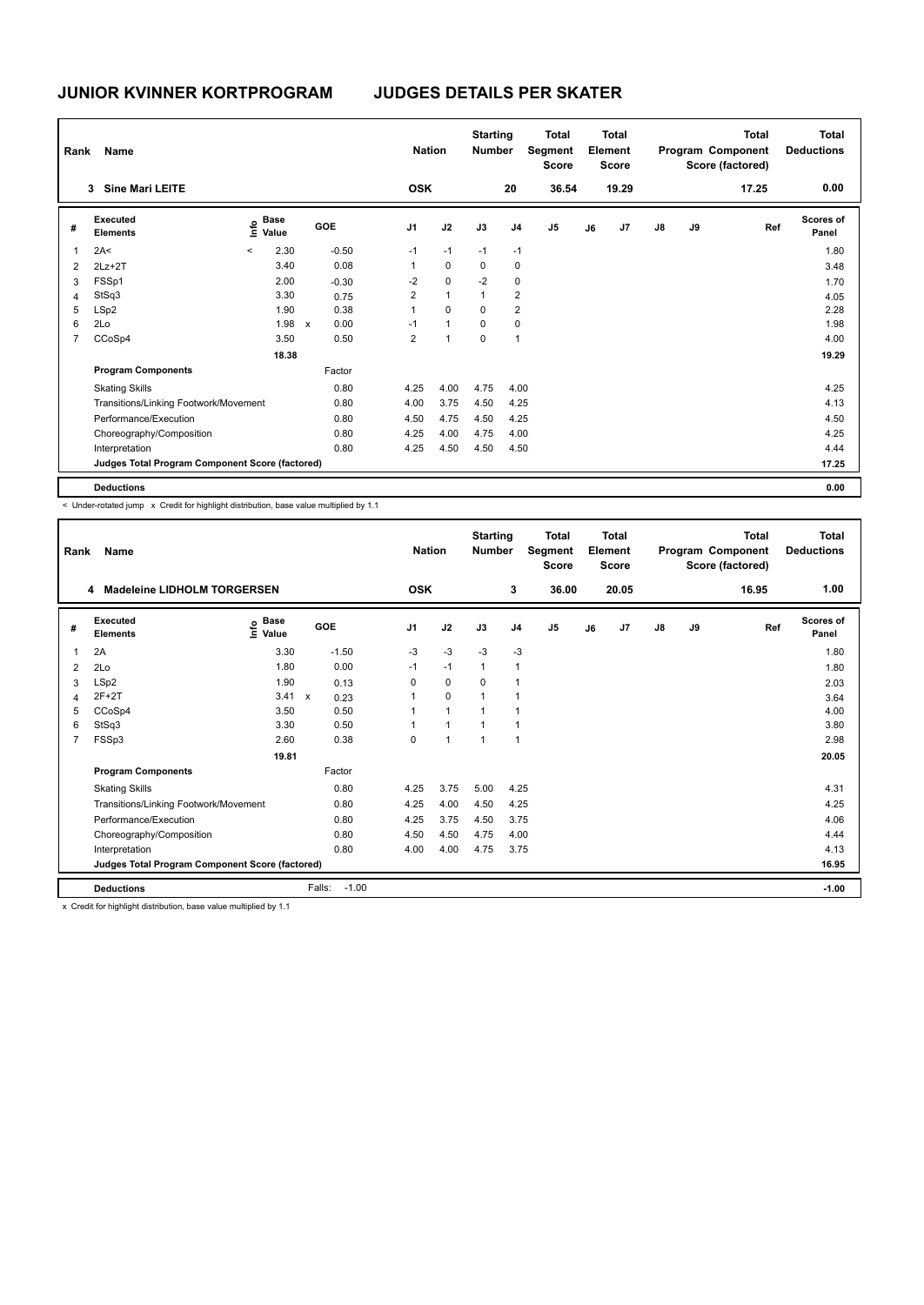| Rank | Name                                            |         |                   |                   | <b>Nation</b>  |                | <b>Starting</b><br><b>Number</b> |                | <b>Total</b><br>Segment<br><b>Score</b> |    | <b>Total</b><br>Element<br><b>Score</b> |               |    | <b>Total</b><br>Program Component<br>Score (factored) | <b>Total</b><br><b>Deductions</b> |
|------|-------------------------------------------------|---------|-------------------|-------------------|----------------|----------------|----------------------------------|----------------|-----------------------------------------|----|-----------------------------------------|---------------|----|-------------------------------------------------------|-----------------------------------|
|      | Juni Marie BENJAMINSEN<br>5                     |         |                   |                   | <b>OSK</b>     |                |                                  | $\overline{7}$ | 35.43                                   |    | 19.13                                   |               |    | 18.30                                                 | 2.00                              |
| #    | Executed<br><b>Elements</b>                     |         | e Base<br>E Value | GOE               | J <sub>1</sub> | J2             | J3                               | J <sub>4</sub> | J <sub>5</sub>                          | J6 | J7                                      | $\mathsf{J}8$ | J9 | Ref                                                   | Scores of<br>Panel                |
|      | 2A                                              |         | 3.30              | 0.25              | 1              | $\mathbf{1}$   | 0                                | 0              |                                         |    |                                         |               |    |                                                       | 3.55                              |
| 2    | 3S+COMBO                                        |         | 4.20              | $-2.10$           | $-3$           | $-3$           | $-3$                             | -3             |                                         |    |                                         |               |    |                                                       | 2.10                              |
| 3    | 3Lo<                                            | $\prec$ | 3.60              | $-2.10$           | $-3$           | $-3$           | $-3$                             | $-3$           |                                         |    |                                         |               |    |                                                       | 1.50                              |
| 4    | FSSp1                                           |         | 2.00              | $-0.15$           | 0              | $\mathbf 0$    | $-1$                             | $-1$           |                                         |    |                                         |               |    |                                                       | 1.85                              |
| 5    | StSq3                                           |         | 3.30              | 0.75              | 2              | $\overline{2}$ | $\overline{1}$                   | $\mathbf 1$    |                                         |    |                                         |               |    |                                                       | 4.05                              |
| 6    | CCoSp4                                          |         | 3.50              | 0.63              | 1              | $\overline{1}$ | $\overline{2}$                   | $\overline{1}$ |                                         |    |                                         |               |    |                                                       | 4.13                              |
| 7    | LSp2                                            |         | 1.90              | 0.05              | $-1$           | 0              | 0                                | $\overline{1}$ |                                         |    |                                         |               |    |                                                       | 1.95                              |
|      |                                                 |         | 21.80             |                   |                |                |                                  |                |                                         |    |                                         |               |    |                                                       | 19.13                             |
|      | <b>Program Components</b>                       |         |                   | Factor            |                |                |                                  |                |                                         |    |                                         |               |    |                                                       |                                   |
|      | <b>Skating Skills</b>                           |         |                   | 0.80              | 5.25           | 4.50           | 4.75                             | 4.50           |                                         |    |                                         |               |    |                                                       | 4.75                              |
|      | Transitions/Linking Footwork/Movement           |         |                   | 0.80              | 4.75           | 4.50           | 4.00                             | 4.25           |                                         |    |                                         |               |    |                                                       | 4.38                              |
|      | Performance/Execution                           |         |                   | 0.80              | 5.00           | 4.25           | 4.75                             | 4.50           |                                         |    |                                         |               |    |                                                       | 4.63                              |
|      | Choreography/Composition                        |         |                   | 0.80              | 4.75           | 4.25           | 5.00                             | 4.00           |                                         |    |                                         |               |    |                                                       | 4.50                              |
|      | Interpretation                                  |         |                   | 0.80              | 5.25           | 4.75           | 4.50                             | 4.00           |                                         |    |                                         |               |    |                                                       | 4.63                              |
|      | Judges Total Program Component Score (factored) |         |                   |                   |                |                |                                  |                |                                         |    |                                         |               |    |                                                       | 18.30                             |
|      | <b>Deductions</b>                               |         |                   | $-2.00$<br>Falls: |                |                |                                  |                |                                         |    |                                         |               |    |                                                       | $-2.00$                           |

< Under-rotated jump

| Rank           | Name                                            |    |                                  |                      | <b>Nation</b>  |              | <b>Starting</b><br><b>Number</b> |                | <b>Total</b><br>Segment<br><b>Score</b> |    | <b>Total</b><br>Element<br><b>Score</b> |               |    | <b>Total</b><br>Program Component<br>Score (factored) | <b>Total</b><br><b>Deductions</b><br>1.00 |
|----------------|-------------------------------------------------|----|----------------------------------|----------------------|----------------|--------------|----------------------------------|----------------|-----------------------------------------|----|-----------------------------------------|---------------|----|-------------------------------------------------------|-------------------------------------------|
|                | 6 Cindy XIA                                     |    |                                  |                      | <b>OSK</b>     |              |                                  | 18             | 34.14                                   |    | 18.89                                   |               |    | 16.25                                                 |                                           |
| #              | Executed<br><b>Elements</b>                     |    | <b>Base</b><br>e Base<br>E Value | GOE                  | J <sub>1</sub> | J2           | J3                               | J <sub>4</sub> | J <sub>5</sub>                          | J6 | J7                                      | $\mathsf{J}8$ | J9 | Ref                                                   | <b>Scores of</b><br>Panel                 |
| 1              | 2A                                              |    | 3.30                             | 0.00                 | 0              | $\mathbf 0$  | 0                                | 0              |                                         |    |                                         |               |    |                                                       | 3.30                                      |
| 2              | 3S<<+COMBO                                      | << | 1.30                             | $-0.60$              | $-3$           | $-3$         | $-3$                             | $-3$           |                                         |    |                                         |               |    |                                                       | 0.70                                      |
| 3              | FSSp3                                           |    | 2.60                             | 0.18                 | $-1$           | $\mathbf{1}$ | 0                                | $\mathbf{1}$   |                                         |    |                                         |               |    |                                                       | 2.78                                      |
| 4              | 2Lo                                             |    | 1.98                             | $\mathsf{x}$<br>0.30 |                | $\mathbf{1}$ |                                  | 1              |                                         |    |                                         |               |    |                                                       | 2.28                                      |
| 5              | CCoSp4                                          |    | 3.50                             | 0.13                 |                | $\mathbf 0$  | $\mathbf 0$                      | 0              |                                         |    |                                         |               |    |                                                       | 3.63                                      |
| 6              | StSq3                                           |    | 3.30                             | 0.25                 | 0              | $\mathbf 0$  |                                  | $\overline{1}$ |                                         |    |                                         |               |    |                                                       | 3.55                                      |
| $\overline{7}$ | LSp3                                            |    | 2.40                             | 0.25                 | $\mathbf{1}$   | $\mathbf 0$  | 0                                | $\overline{1}$ |                                         |    |                                         |               |    |                                                       | 2.65                                      |
|                |                                                 |    | 18.38                            |                      |                |              |                                  |                |                                         |    |                                         |               |    |                                                       | 18.89                                     |
|                | <b>Program Components</b>                       |    |                                  | Factor               |                |              |                                  |                |                                         |    |                                         |               |    |                                                       |                                           |
|                | <b>Skating Skills</b>                           |    |                                  | 0.80                 | 3.75           | 3.50         | 4.75                             | 4.00           |                                         |    |                                         |               |    |                                                       | 4.00                                      |
|                | Transitions/Linking Footwork/Movement           |    |                                  | 0.80                 | 3.50           | 4.00         | 4.00                             | 4.25           |                                         |    |                                         |               |    |                                                       | 3.94                                      |
|                | Performance/Execution                           |    |                                  | 0.80                 | 4.00           | 4.25         | 4.50                             | 3.75           |                                         |    |                                         |               |    |                                                       | 4.13                                      |
|                | Choreography/Composition                        |    |                                  | 0.80                 | 4.00           | 4.00         | 4.75                             | 4.25           |                                         |    |                                         |               |    |                                                       | 4.25                                      |
|                | Interpretation                                  |    |                                  | 0.80                 | 3.75           | 3.50         | 4.50                             | 4.25           |                                         |    |                                         |               |    |                                                       | 4.00                                      |
|                | Judges Total Program Component Score (factored) |    |                                  |                      |                |              |                                  |                |                                         |    |                                         |               |    |                                                       | 16.25                                     |
|                | <b>Deductions</b>                               |    |                                  | Falls:<br>$-1.00$    |                |              |                                  |                |                                         |    |                                         |               |    |                                                       | $-1.00$                                   |

<< Downgraded jump x Credit for highlight distribution, base value multiplied by 1.1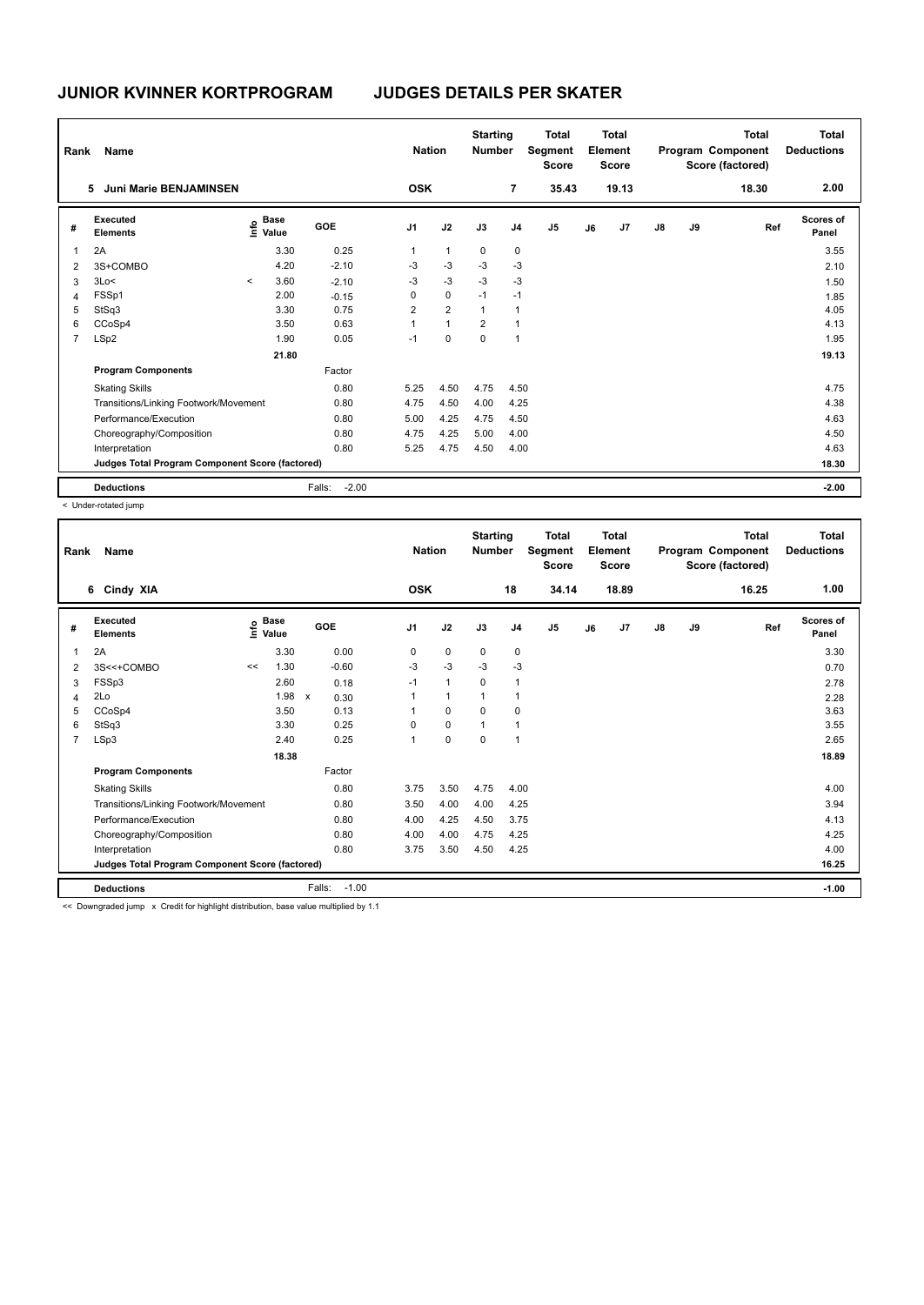| Rank           | <b>Name</b>                                     |    |                                  |         | <b>Nation</b>  |                | <b>Starting</b><br><b>Number</b> |                | <b>Total</b><br>Segment<br><b>Score</b> |    | <b>Total</b><br>Element<br><b>Score</b> |               |    | <b>Total</b><br>Program Component<br>Score (factored) | <b>Total</b><br><b>Deductions</b> |
|----------------|-------------------------------------------------|----|----------------------------------|---------|----------------|----------------|----------------------------------|----------------|-----------------------------------------|----|-----------------------------------------|---------------|----|-------------------------------------------------------|-----------------------------------|
|                | <b>Heidi LILLESÆTER</b><br>7                    |    |                                  |         | SIL            |                |                                  | 4              | 33.15                                   |    | 17.75                                   |               |    | 15.40                                                 | 0.00                              |
| #              | Executed<br><b>Elements</b>                     |    | <b>Base</b><br>e Base<br>E Value | GOE     | J <sub>1</sub> | J2             | J3                               | J <sub>4</sub> | J <sub>5</sub>                          | J6 | J7                                      | $\mathsf{J}8$ | J9 | Ref                                                   | <b>Scores of</b><br>Panel         |
|                | 3S+COMBO                                        |    | 4.20                             | $-1.93$ | $-3$           | $-3$           | $-2$                             | $-3$           |                                         |    |                                         |               |    |                                                       | 2.27                              |
| 2              | 2A<<                                            | << | 1.10                             | $-0.60$ | $-3$           | $-3$           | $-3$                             | $-3$           |                                         |    |                                         |               |    |                                                       | 0.50                              |
| 3              | CCoSp4                                          |    | 3.50                             | 0.88    | $\overline{2}$ | $\overline{2}$ | $\overline{2}$                   | $\overline{1}$ |                                         |    |                                         |               |    |                                                       | 4.38                              |
| 4              | 2Lo                                             |    | 1.80                             | $-0.23$ | $-1$           | $\mathbf 0$    | $-1$                             | $-1$           |                                         |    |                                         |               |    |                                                       | 1.57                              |
| 5              | StSq3                                           |    | 3.30                             | 0.50    | 1              | $\overline{1}$ | 1                                | $\overline{1}$ |                                         |    |                                         |               |    |                                                       | 3.80                              |
| 6              | FSSp3                                           |    | 2.60                             | 0.05    | 0              | $\mathbf{1}$   | $\pmb{0}$                        | $-1$           |                                         |    |                                         |               |    |                                                       | 2.65                              |
| $\overline{7}$ | LSp3                                            |    | 2.40                             | 0.18    | 1              | 0              | $-1$                             | $\mathbf{1}$   |                                         |    |                                         |               |    |                                                       | 2.58                              |
|                |                                                 |    | 18.90                            |         |                |                |                                  |                |                                         |    |                                         |               |    |                                                       | 17.75                             |
|                | <b>Program Components</b>                       |    |                                  | Factor  |                |                |                                  |                |                                         |    |                                         |               |    |                                                       |                                   |
|                | <b>Skating Skills</b>                           |    |                                  | 0.80    | 4.50           | 4.50           | 4.25                             | 4.25           |                                         |    |                                         |               |    |                                                       | 4.38                              |
|                | Transitions/Linking Footwork/Movement           |    |                                  | 0.80    | 4.25           | 4.25           | 3.25                             | 3.75           |                                         |    |                                         |               |    |                                                       | 3.88                              |
|                | Performance/Execution                           |    |                                  | 0.80    | 3.75           | 3.75           | 3.25                             | 4.00           |                                         |    |                                         |               |    |                                                       | 3.69                              |
|                | Choreography/Composition                        |    |                                  | 0.80    | 4.00           | 3.50           | 3.50                             | 4.00           |                                         |    |                                         |               |    |                                                       | 3.75                              |
|                | Interpretation                                  |    |                                  | 0.80    | 3.75           | 3.00           | 3.25                             | 4.25           |                                         |    |                                         |               |    |                                                       | 3.56                              |
|                | Judges Total Program Component Score (factored) |    |                                  |         |                |                |                                  |                |                                         |    |                                         |               |    |                                                       | 15.40                             |
|                | <b>Deductions</b>                               |    |                                  |         |                |                |                                  |                |                                         |    |                                         |               |    |                                                       | 0.00                              |

<< Downgraded jump

| Rank           | Name                                            |         |                                         |              |         |                | <b>Nation</b> |                      | <b>Starting</b><br><b>Number</b> |                | <b>Total</b><br>Segment<br><b>Score</b> |    | <b>Total</b><br>Element<br><b>Score</b> |    |    | <b>Total</b><br>Program Component<br>Score (factored) | <b>Total</b><br><b>Deductions</b> |
|----------------|-------------------------------------------------|---------|-----------------------------------------|--------------|---------|----------------|---------------|----------------------|----------------------------------|----------------|-----------------------------------------|----|-----------------------------------------|----|----|-------------------------------------------------------|-----------------------------------|
|                | <b>Pernille MOEN</b><br>8                       |         |                                         |              |         | <b>OSK</b>     |               |                      |                                  | 23             | 31.06                                   |    | 15.11                                   |    |    | 15.95                                                 | 0.00                              |
| #              | Executed<br><b>Elements</b>                     |         | $\mathsf{E}$ Base<br>$\mathsf{E}$ Value |              | GOE     | J <sub>1</sub> |               | J2                   | J3                               | J <sub>4</sub> | J5                                      | J6 | J7                                      | J8 | J9 | Ref                                                   | Scores of<br>Panel                |
| 1              | $2F+2T$                                         |         | 3.10                                    |              | 0.08    | 0              |               | $\mathbf 0$          | $\mathbf 0$                      | $\mathbf{1}$   |                                         |    |                                         |    |    |                                                       | 3.18                              |
| 2              | 2A<                                             | $\prec$ | 2.30                                    |              | $-0.75$ | $-2$           |               | $-1$                 | $-2$                             | $-1$           |                                         |    |                                         |    |    |                                                       | 1.55                              |
| 3              | FSSp1                                           |         | 2.00                                    |              | $-0.30$ | $-1$           |               | $-1$                 | $-1$                             | $-1$           |                                         |    |                                         |    |    |                                                       | 1.70                              |
| 4              | 2Lo                                             |         | 1.98                                    | $\mathsf{x}$ | $-0.23$ | $-1$           |               | 0                    | $-1$                             | $-1$           |                                         |    |                                         |    |    |                                                       | 1.75                              |
| 5              | LSp2                                            |         | 1.90                                    |              | 0.05    |                |               | $\mathbf 0$          | 0                                | $-1$           |                                         |    |                                         |    |    |                                                       | 1.95                              |
| 6              | StSq2                                           |         | 2.60                                    |              | 0.25    |                |               | $\blacktriangleleft$ | 0                                | 0              |                                         |    |                                         |    |    |                                                       | 2.85                              |
| $\overline{7}$ | CCoSp1                                          |         | 2.00                                    |              | 0.13    | $\Omega$       |               | $\mathbf 0$          | $\mathbf 0$                      | $\mathbf{1}$   |                                         |    |                                         |    |    |                                                       | 2.13                              |
|                |                                                 |         | 15.88                                   |              |         |                |               |                      |                                  |                |                                         |    |                                         |    |    |                                                       | 15.11                             |
|                | <b>Program Components</b>                       |         |                                         |              | Factor  |                |               |                      |                                  |                |                                         |    |                                         |    |    |                                                       |                                   |
|                | <b>Skating Skills</b>                           |         |                                         |              | 0.80    | 4.00           |               | 3.50                 | 4.00                             | 3.75           |                                         |    |                                         |    |    |                                                       | 3.81                              |
|                | Transitions/Linking Footwork/Movement           |         |                                         |              | 0.80    | 3.50           |               | 3.75                 | 3.50                             | 3.75           |                                         |    |                                         |    |    |                                                       | 3.63                              |
|                | Performance/Execution                           |         |                                         |              | 0.80    | 4.25           |               | 4.50                 | 4.25                             | 4.00           |                                         |    |                                         |    |    |                                                       | 4.25                              |
|                | Choreography/Composition                        |         |                                         |              | 0.80    | 4.00           |               | 4.00                 | 4.50                             | 4.00           |                                         |    |                                         |    |    |                                                       | 4.13                              |
|                | Interpretation                                  |         |                                         |              | 0.80    | 4.25           |               | 4.25                 | 4.25                             | 3.75           |                                         |    |                                         |    |    |                                                       | 4.13                              |
|                | Judges Total Program Component Score (factored) |         |                                         |              |         |                |               |                      |                                  |                |                                         |    |                                         |    |    |                                                       | 15.95                             |
|                | <b>Deductions</b>                               |         |                                         |              |         |                |               |                      |                                  |                |                                         |    |                                         |    |    |                                                       | 0.00                              |

< Under-rotated jump x Credit for highlight distribution, base value multiplied by 1.1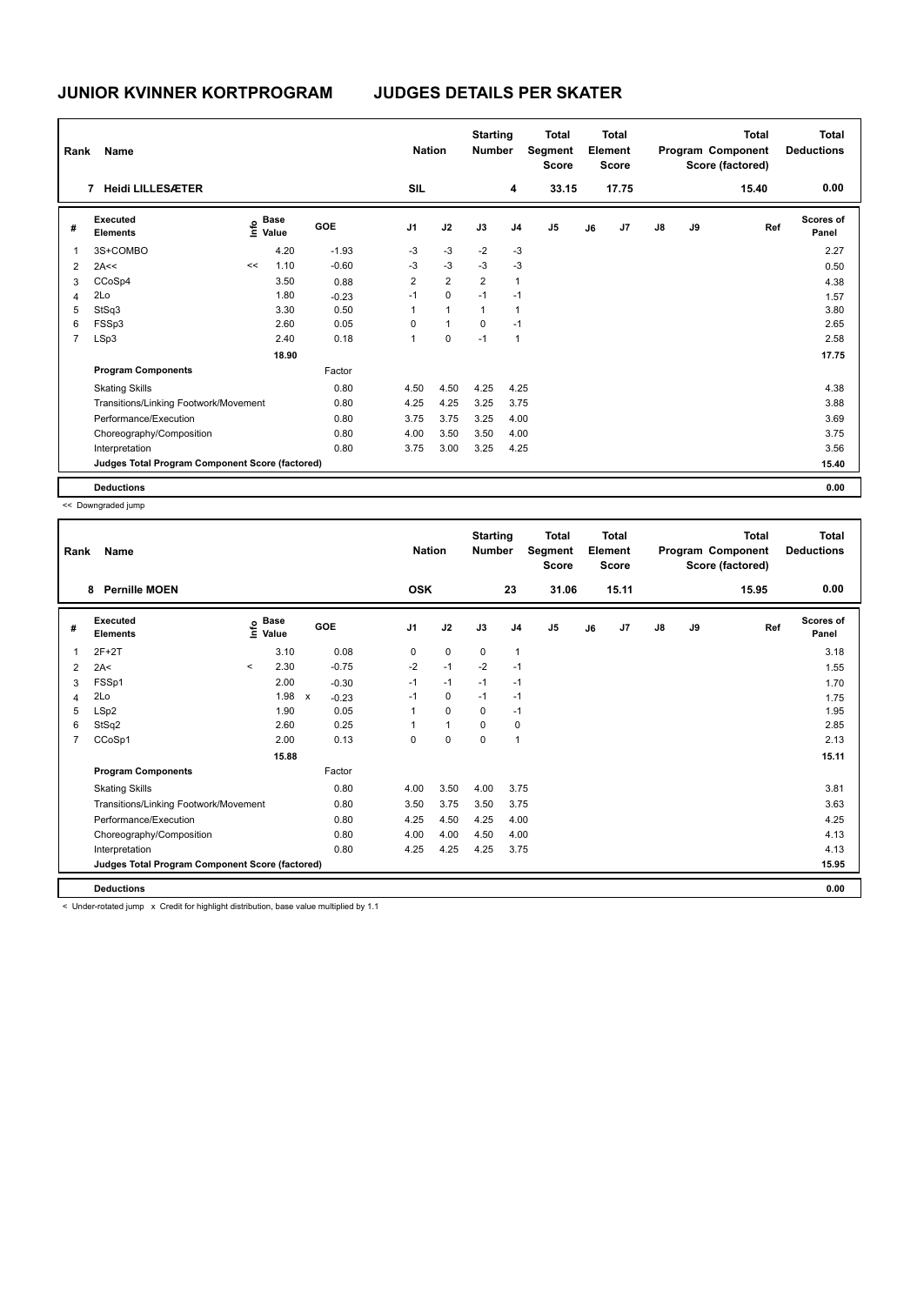| Rank           | <b>Name</b>                                     |         |                      |              |            |                | <b>Nation</b> |                | <b>Starting</b><br><b>Number</b> |                | <b>Total</b><br>Segment<br><b>Score</b> |    | <b>Total</b><br>Element<br><b>Score</b> |    |    | <b>Total</b><br>Program Component<br>Score (factored) | <b>Total</b><br><b>Deductions</b> |
|----------------|-------------------------------------------------|---------|----------------------|--------------|------------|----------------|---------------|----------------|----------------------------------|----------------|-----------------------------------------|----|-----------------------------------------|----|----|-------------------------------------------------------|-----------------------------------|
|                | <b>Pernille SIMENSEN</b><br>9                   |         |                      |              |            |                | <b>TIN</b>    |                |                                  | 11             | 30.13                                   |    | 14.78                                   |    |    | 15.35                                                 | 0.00                              |
| #              | Executed<br><b>Elements</b>                     | lnfo    | <b>Base</b><br>Value |              | <b>GOE</b> | J <sub>1</sub> |               | J2             | J3                               | J <sub>4</sub> | J <sub>5</sub>                          | J6 | J <sub>7</sub>                          | J8 | J9 | Ref                                                   | <b>Scores of</b><br>Panel         |
| 1              | 3S<<+COMBO                                      | <<      | 1.30                 |              | $-0.60$    |                | $-3$          | $-3$           | $-3$                             | $-3$           |                                         |    |                                         |    |    |                                                       | 0.70                              |
| 2              | 2A<                                             | $\prec$ | 2.30                 |              | $-0.88$    |                | $-2$          | $-1$           | $-2$                             | $-2$           |                                         |    |                                         |    |    |                                                       | 1.42                              |
| 3              | CCoSp1                                          |         | 2.00                 |              | 0.50       |                | 1             | $\overline{1}$ | 1                                | $\mathbf 1$    |                                         |    |                                         |    |    |                                                       | 2.50                              |
| 4              | 2Lo                                             |         | 1.98                 | $\mathsf{x}$ | $-0.38$    |                | $-1$          | $-1$           | $-1$                             | $-2$           |                                         |    |                                         |    |    |                                                       | 1.60                              |
| 5              | LSp2                                            |         | 1.90                 |              | $-0.15$    |                | $-1$          | $\mathbf 0$    | $-1$                             | 0              |                                         |    |                                         |    |    |                                                       | 1.75                              |
| 6              | StSq3                                           |         | 3.30                 |              | 0.13       |                | 0             | $\mathbf 0$    | $\mathbf 0$                      | $\mathbf{1}$   |                                         |    |                                         |    |    |                                                       | 3.43                              |
| $\overline{7}$ | FSSp4                                           |         | 3.00                 |              | 0.38       | 1              |               | $\mathbf{1}$   | 0                                | $\overline{1}$ |                                         |    |                                         |    |    |                                                       | 3.38                              |
|                |                                                 |         | 15.78                |              |            |                |               |                |                                  |                |                                         |    |                                         |    |    |                                                       | 14.78                             |
|                | <b>Program Components</b>                       |         |                      |              | Factor     |                |               |                |                                  |                |                                         |    |                                         |    |    |                                                       |                                   |
|                | <b>Skating Skills</b>                           |         |                      |              | 0.80       |                | 4.25          | 4.00           | 4.25                             | 4.00           |                                         |    |                                         |    |    |                                                       | 4.13                              |
|                | Transitions/Linking Footwork/Movement           |         |                      |              | 0.80       |                | 3.75          | 3.50           | 3.50                             | 3.75           |                                         |    |                                         |    |    |                                                       | 3.63                              |
|                | Performance/Execution                           |         |                      |              | 0.80       |                | 4.00          | 4.25           | 4.00                             | 3.75           |                                         |    |                                         |    |    |                                                       | 4.00                              |
|                | Choreography/Composition                        |         |                      |              | 0.80       |                | 4.00          | 3.75           | 4.00                             | 3.50           |                                         |    |                                         |    |    |                                                       | 3.81                              |
|                | Interpretation                                  |         |                      |              | 0.80       |                | 3.75          | 3.25           | 3.50                             | 4.00           |                                         |    |                                         |    |    |                                                       | 3.63                              |
|                | Judges Total Program Component Score (factored) |         |                      |              |            |                |               |                |                                  |                |                                         |    |                                         |    |    |                                                       | 15.35                             |
|                | <b>Deductions</b>                               |         |                      |              |            |                |               |                |                                  |                |                                         |    |                                         |    |    |                                                       | 0.00                              |

< Under-rotated jump << Downgraded jump x Credit for highlight distribution, base value multiplied by 1.1

| Rank           | <b>Name</b><br>Petronelle Josefine GRØTVEDT<br>10 |    |                                  |              |         | <b>SSK</b>     | <b>Nation</b>  | <b>Starting</b><br><b>Number</b> | 5              | <b>Total</b><br>Segment<br><b>Score</b><br>29.85 |    | Total<br>Element<br><b>Score</b><br>15.05 |               |    | <b>Total</b><br>Program Component<br>Score (factored)<br>14.80 | <b>Total</b><br><b>Deductions</b><br>0.00 |
|----------------|---------------------------------------------------|----|----------------------------------|--------------|---------|----------------|----------------|----------------------------------|----------------|--------------------------------------------------|----|-------------------------------------------|---------------|----|----------------------------------------------------------------|-------------------------------------------|
| #              | Executed<br><b>Elements</b>                       |    | <b>Base</b><br>e Base<br>E Value | GOE          |         | J <sub>1</sub> | J2             | J3                               | J <sub>4</sub> | J <sub>5</sub>                                   | J6 | J7                                        | $\mathsf{J}8$ | J9 | Ref                                                            | Scores of<br>Panel                        |
| $\overline{1}$ | $2Lz+2T$                                          |    | 3.40                             |              | 0.23    | 1              | $\mathbf{1}$   | 0                                | $\mathbf{1}$   |                                                  |    |                                           |               |    |                                                                | 3.63                                      |
| 2              | 2A<<                                              | << | 1.10                             |              | $-0.60$ | -3             | $-3$           | $-3$                             | $-3$           |                                                  |    |                                           |               |    |                                                                | 0.50                                      |
| 3              | FSSp2                                             |    | 2.30                             |              | $-0.38$ | $-1$           | $-1$           | $-2$                             | $-1$           |                                                  |    |                                           |               |    |                                                                | 1.92                                      |
| 4              | CCoSp1                                            |    | 2.00                             |              | $-0.23$ | $-1$           | $-1$           | $-1$                             | 0              |                                                  |    |                                           |               |    |                                                                | 1.77                                      |
| 5              | 2Lo                                               |    | 1.98                             | $\mathsf{x}$ | 0.08    | 0              | $\mathbf 0$    | $\mathbf 0$                      | $\overline{1}$ |                                                  |    |                                           |               |    |                                                                | 2.06                                      |
| 6              | StSq3                                             |    | 3.30                             |              | $-0.53$ | $-1$           | $-1$           | 0                                | $-1$           |                                                  |    |                                           |               |    |                                                                | 2.77                                      |
| $\overline{7}$ | LSp2                                              |    | 1.90                             |              | 0.50    | $\mathbf 1$    | $\overline{1}$ | 1                                | $\overline{1}$ |                                                  |    |                                           |               |    |                                                                | 2.40                                      |
|                |                                                   |    | 15.98                            |              |         |                |                |                                  |                |                                                  |    |                                           |               |    |                                                                | 15.05                                     |
|                | <b>Program Components</b>                         |    |                                  |              | Factor  |                |                |                                  |                |                                                  |    |                                           |               |    |                                                                |                                           |
|                | <b>Skating Skills</b>                             |    |                                  |              | 0.80    | 3.75           | 3.50           | 4.00                             | 4.00           |                                                  |    |                                           |               |    |                                                                | 3.81                                      |
|                | Transitions/Linking Footwork/Movement             |    |                                  |              | 0.80    | 3.75           | 4.00           | 3.50                             | 3.75           |                                                  |    |                                           |               |    |                                                                | 3.75                                      |
|                | Performance/Execution                             |    |                                  |              | 0.80    | 4.00           | 3.50           | 3.75                             | 3.75           |                                                  |    |                                           |               |    |                                                                | 3.75                                      |
|                | Choreography/Composition                          |    |                                  |              | 0.80    | 3.75           | 3.50           | 4.25                             | 3.50           |                                                  |    |                                           |               |    |                                                                | 3.75                                      |
|                | Interpretation                                    |    |                                  |              | 0.80    | 3.50           | 3.25           | 3.50                             | 3.50           |                                                  |    |                                           |               |    |                                                                | 3.44                                      |
|                | Judges Total Program Component Score (factored)   |    |                                  |              |         |                |                |                                  |                |                                                  |    |                                           |               |    |                                                                | 14.80                                     |
|                | <b>Deductions</b>                                 |    |                                  |              |         |                |                |                                  |                |                                                  |    |                                           |               |    |                                                                | 0.00                                      |

<< Downgraded jump x Credit for highlight distribution, base value multiplied by 1.1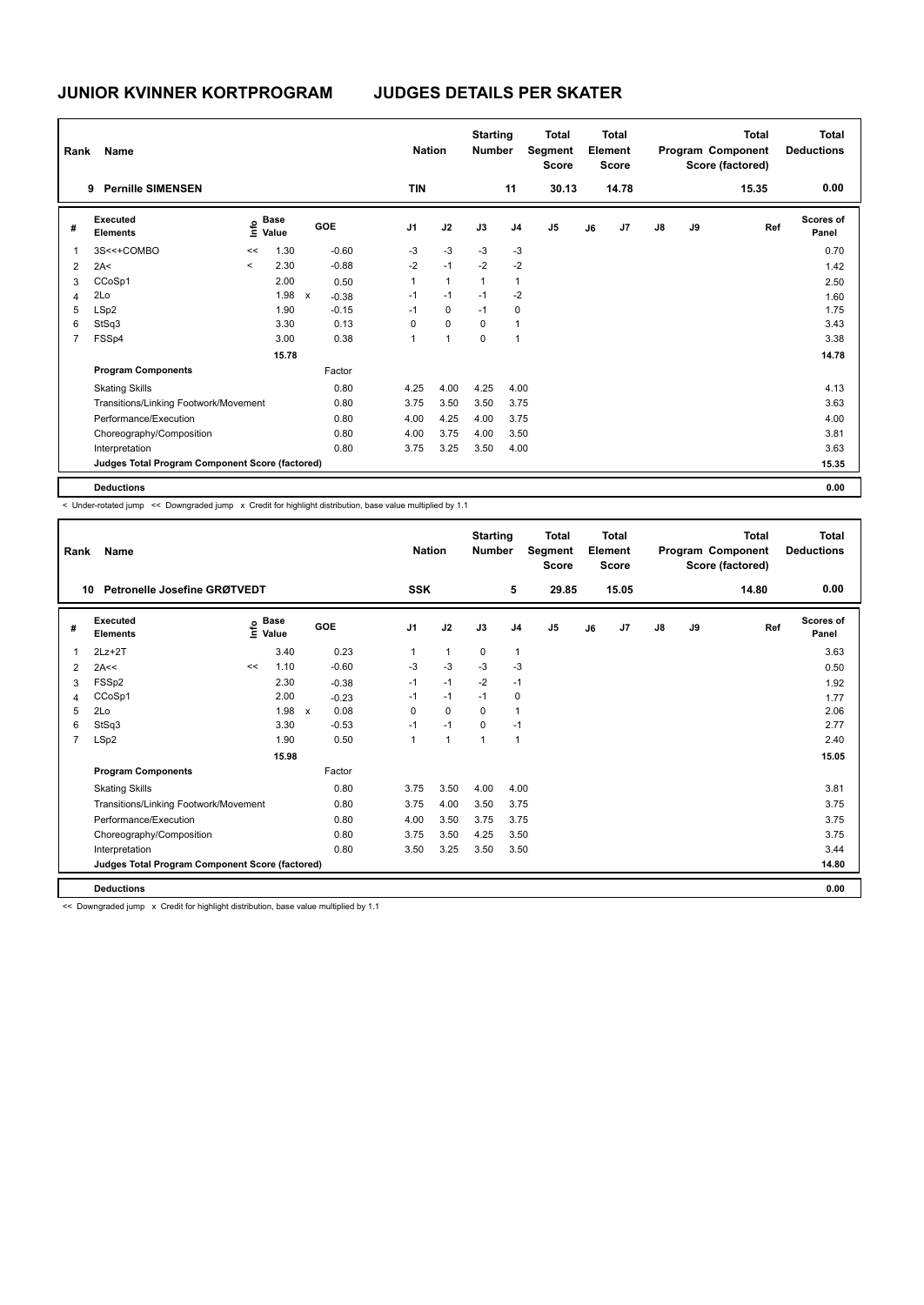| Rank | Name                                            |                                  |              |         | <b>Nation</b>  |             | <b>Starting</b><br><b>Number</b> |                | <b>Total</b><br>Segment<br><b>Score</b> |    | <b>Total</b><br>Element<br><b>Score</b> |               |    | <b>Total</b><br>Program Component<br>Score (factored) | <b>Total</b><br><b>Deductions</b> |
|------|-------------------------------------------------|----------------------------------|--------------|---------|----------------|-------------|----------------------------------|----------------|-----------------------------------------|----|-----------------------------------------|---------------|----|-------------------------------------------------------|-----------------------------------|
|      | <b>Tonje HAGEN</b><br>11                        |                                  |              |         | <b>SKK</b>     |             |                                  | 16             | 29.34                                   |    | 16.89                                   |               |    | 13.45                                                 | 1.00                              |
| #    | Executed<br><b>Elements</b>                     | <b>Base</b><br>e Base<br>E Value | GOE          |         | J <sub>1</sub> | J2          | J3                               | J <sub>4</sub> | J <sub>5</sub>                          | J6 | J7                                      | $\mathsf{J}8$ | J9 | Ref                                                   | <b>Scores of</b><br>Panel         |
| 1    | 2A                                              | 3.30                             |              | $-1.50$ | $-3$           | $-3$        | $-3$                             | $-3$           |                                         |    |                                         |               |    |                                                       | 1.80                              |
| 2    | CCoSp2                                          | 2.50                             |              | 0.00    | 0              | $\mathbf 0$ | 0                                | 0              |                                         |    |                                         |               |    |                                                       | 2.50                              |
| 3    | FSSp3                                           | 2.60                             |              | $-0.38$ | $-2$           | $-1$        | $-1$                             | $-1$           |                                         |    |                                         |               |    |                                                       | 2.22                              |
| 4    | 2Lo                                             | 1.98                             | $\mathsf{x}$ | 0.08    | 0              | $\Omega$    | $\mathbf 0$                      | $\overline{1}$ |                                         |    |                                         |               |    |                                                       | 2.06                              |
| 5    | $2Lz+2T$                                        | $3.74 \times$                    |              | 0.00    | 0              | $\mathbf 0$ | 0                                | 0              |                                         |    |                                         |               |    |                                                       | 3.74                              |
| 6    | LSp1                                            | 1.50                             |              | $-0.23$ | $-1$           | $-1$        | $-1$                             | 0              |                                         |    |                                         |               |    |                                                       | 1.27                              |
| 7    | StSq3                                           | 3.30                             |              | 0.00    | $\Omega$       | 0           | 0                                | 0              |                                         |    |                                         |               |    |                                                       | 3.30                              |
|      |                                                 | 18.92                            |              |         |                |             |                                  |                |                                         |    |                                         |               |    |                                                       | 16.89                             |
|      | <b>Program Components</b>                       |                                  |              | Factor  |                |             |                                  |                |                                         |    |                                         |               |    |                                                       |                                   |
|      | <b>Skating Skills</b>                           |                                  |              | 0.80    | 3.50           | 3.75        | 3.75                             | 3.50           |                                         |    |                                         |               |    |                                                       | 3.63                              |
|      | Transitions/Linking Footwork/Movement           |                                  |              | 0.80    | 3.25           | 3.50        | 2.75                             | 3.50           |                                         |    |                                         |               |    |                                                       | 3.25                              |
|      | Performance/Execution                           |                                  |              | 0.80    | 3.00           | 3.00        | 3.25                             | 3.25           |                                         |    |                                         |               |    |                                                       | 3.13                              |
|      | Choreography/Composition                        |                                  |              | 0.80    | 3.25           | 4.00        | 3.50                             | 3.50           |                                         |    |                                         |               |    |                                                       | 3.56                              |
|      | Interpretation                                  |                                  |              | 0.80    | 3.25           | 3.25        | 3.00                             | 3.50           |                                         |    |                                         |               |    |                                                       | 3.25                              |
|      | Judges Total Program Component Score (factored) |                                  |              |         |                |             |                                  |                |                                         |    |                                         |               |    |                                                       | 13.45                             |
|      | <b>Deductions</b>                               |                                  | Falls:       | $-1.00$ |                |             |                                  |                |                                         |    |                                         |               |    |                                                       | $-1.00$                           |

x Credit for highlight distribution, base value multiplied by 1.1

| Rank           | Name                                            |                                    |              |         | <b>Nation</b>  |              | <b>Starting</b><br><b>Number</b> |                | <b>Total</b><br>Segment<br><b>Score</b> |    | <b>Total</b><br>Element<br><b>Score</b> |               |    | <b>Total</b><br>Program Component<br>Score (factored) | <b>Total</b><br><b>Deductions</b> |
|----------------|-------------------------------------------------|------------------------------------|--------------|---------|----------------|--------------|----------------------------------|----------------|-----------------------------------------|----|-----------------------------------------|---------------|----|-------------------------------------------------------|-----------------------------------|
| 12             | Mia Aschim NØKLEBY                              |                                    |              |         | <b>AKK</b>     |              |                                  | 9              | 28.10                                   |    | 14.00                                   |               |    | 14.10                                                 | 0.00                              |
| #              | Executed<br><b>Elements</b>                     | <b>Base</b><br>$\frac{6}{5}$ Value | <b>GOE</b>   |         | J <sub>1</sub> | J2           | J3                               | J <sub>4</sub> | J5                                      | J6 | J <sub>7</sub>                          | $\mathsf{J}8$ | J9 | Ref                                                   | Scores of<br>Panel                |
| 1              | 1A                                              | 1.10                               |              | $-0.60$ | $-3$           | $-3$         | $-3$                             | $-3$           |                                         |    |                                         |               |    |                                                       | 0.50                              |
| $\overline{2}$ | $2Lz+2T$                                        | 3.40                               |              | 0.15    | $\mathbf{1}$   | $\mathbf{1}$ | 0                                | 0              |                                         |    |                                         |               |    |                                                       | 3.55                              |
| 3              | FSSp2                                           | 2.30                               |              | $-0.23$ | $-1$           | 0            | $-1$                             | -1             |                                         |    |                                         |               |    |                                                       | 2.07                              |
| $\overline{4}$ | 2Lo                                             | 1.98                               | $\mathsf{x}$ | $-0.23$ | $-1$           | $-1$         | 0                                | $-1$           |                                         |    |                                         |               |    |                                                       | 1.75                              |
| 5              | LSp1                                            | 1.50                               |              | 0.13    | 0              | $\mathbf 0$  | 0                                | $\overline{1}$ |                                         |    |                                         |               |    |                                                       | 1.63                              |
| 6              | StSq2                                           | 2.60                               |              | $-0.15$ | 0              | $-1$         | $\Omega$                         | $-1$           |                                         |    |                                         |               |    |                                                       | 2.45                              |
| $\overline{7}$ | CCoSp2                                          | 2.50                               |              | $-0.45$ | $-2$           | $-1$         | $-2$                             | $-1$           |                                         |    |                                         |               |    |                                                       | 2.05                              |
|                |                                                 | 15.38                              |              |         |                |              |                                  |                |                                         |    |                                         |               |    |                                                       | 14.00                             |
|                | <b>Program Components</b>                       |                                    | Factor       |         |                |              |                                  |                |                                         |    |                                         |               |    |                                                       |                                   |
|                | <b>Skating Skills</b>                           |                                    |              | 0.80    | 3.50           | 3.25         | 3.75                             | 3.25           |                                         |    |                                         |               |    |                                                       | 3.44                              |
|                | Transitions/Linking Footwork/Movement           |                                    |              | 0.80    | 3.50           | 3.50         | 3.00                             | 3.00           |                                         |    |                                         |               |    |                                                       | 3.25                              |
|                | Performance/Execution                           |                                    |              | 0.80    | 4.00           | 3.50         | 3.75                             | 3.50           |                                         |    |                                         |               |    |                                                       | 3.69                              |
|                | Choreography/Composition                        |                                    |              | 0.80    | 3.75           | 4.00         | 4.00                             | 3.25           |                                         |    |                                         |               |    |                                                       | 3.75                              |
|                | Interpretation                                  |                                    |              | 0.80    | 4.00           | 3.50         | 3.50                             | 3.00           |                                         |    |                                         |               |    |                                                       | 3.50                              |
|                | Judges Total Program Component Score (factored) |                                    |              |         |                |              |                                  |                |                                         |    |                                         |               |    |                                                       | 14.10                             |
|                | <b>Deductions</b>                               |                                    |              |         |                |              |                                  |                |                                         |    |                                         |               |    |                                                       | 0.00                              |

x Credit for highlight distribution, base value multiplied by 1.1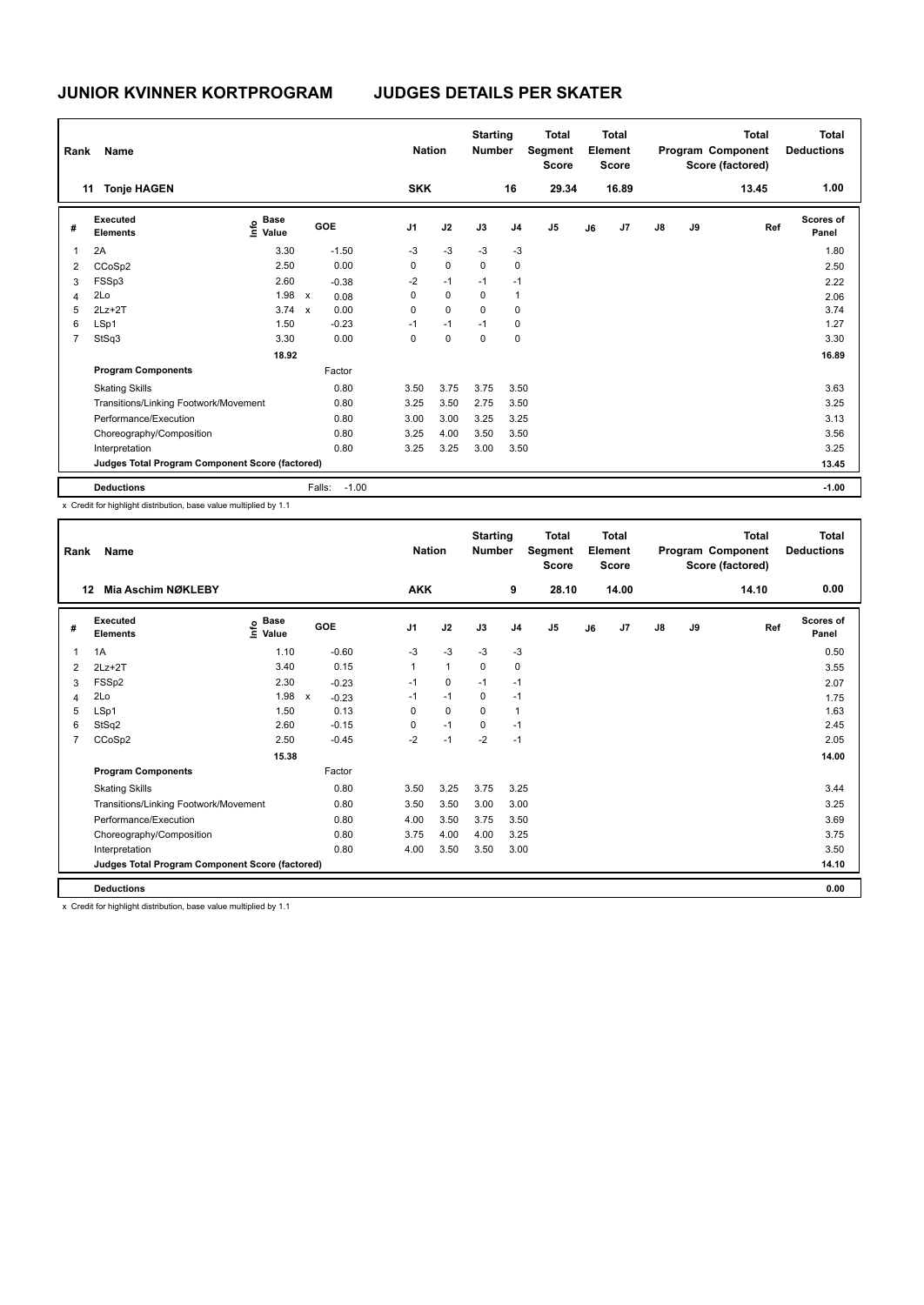| Rank           | <b>Name</b>                                     |                          |                                  |                           |                   | <b>Nation</b>  |              | <b>Starting</b><br><b>Number</b> |                | <b>Total</b><br>Segment<br><b>Score</b> |    | <b>Total</b><br>Element<br><b>Score</b> |               |    | Total<br>Program Component<br>Score (factored) | <b>Total</b><br><b>Deductions</b> |
|----------------|-------------------------------------------------|--------------------------|----------------------------------|---------------------------|-------------------|----------------|--------------|----------------------------------|----------------|-----------------------------------------|----|-----------------------------------------|---------------|----|------------------------------------------------|-----------------------------------|
|                | <b>Karoline RÅNES</b><br>13                     |                          |                                  |                           |                   | <b>TSK</b>     |              |                                  | 1              | 27.20                                   |    | 13.15                                   |               |    | 16.05                                          | 2.00                              |
| #              | Executed<br><b>Elements</b>                     |                          | <b>Base</b><br>e Base<br>E Value |                           | GOE               | J <sub>1</sub> | J2           | J3                               | J <sub>4</sub> | J <sub>5</sub>                          | J6 | J <sub>7</sub>                          | $\mathsf{J}8$ | J9 | Ref                                            | Scores of<br>Panel                |
| 1              | 2Lo                                             |                          | 1.80                             |                           | 0.38              | 1              | $\mathbf{1}$ | $\overline{2}$                   | $\mathbf{1}$   |                                         |    |                                         |               |    |                                                | 2.18                              |
| 2              | 2A<                                             | $\overline{\phantom{a}}$ | 2.30                             |                           | $-1.50$           | $-3$           | $-3$         | $-3$                             | $-3$           |                                         |    |                                         |               |    |                                                | 0.80                              |
| 3              | StSq3                                           |                          | 3.30                             |                           | 0.50              | 1              | $\mathbf{1}$ | $\overline{1}$                   | $\overline{1}$ |                                         |    |                                         |               |    |                                                | 3.80                              |
| $\overline{4}$ | LSp1                                            |                          | 1.50                             |                           | $-0.30$           | $-1$           | $-1$         | $-2$                             | 0              |                                         |    |                                         |               |    |                                                | 1.20                              |
| 5              | FSSp2                                           |                          | 2.30                             |                           | $-0.15$           | 0              | 0            | $-1$                             | $-1$           |                                         |    |                                         |               |    |                                                | 2.15                              |
| 6              | 2F<<+COMBO                                      | <<                       | 0.55                             | $\boldsymbol{\mathsf{x}}$ | $-0.30$           | -3             | $-3$         | $-3$                             | $-3$           |                                         |    |                                         |               |    |                                                | 0.25                              |
| 7              | CCoSp3                                          |                          | 3.00                             |                           | $-0.23$           | $-1$           | 0            | $-1$                             | $-1$           |                                         |    |                                         |               |    |                                                | 2.77                              |
|                |                                                 |                          | 14.75                            |                           |                   |                |              |                                  |                |                                         |    |                                         |               |    |                                                | 13.15                             |
|                | <b>Program Components</b>                       |                          |                                  |                           | Factor            |                |              |                                  |                |                                         |    |                                         |               |    |                                                |                                   |
|                | <b>Skating Skills</b>                           |                          |                                  |                           | 0.80              | 3.75           | 4.00         | 4.50                             | 3.75           |                                         |    |                                         |               |    |                                                | 4.00                              |
|                | Transitions/Linking Footwork/Movement           |                          |                                  |                           | 0.80              | 4.25           | 4.25         | 4.50                             | 3.50           |                                         |    |                                         |               |    |                                                | 4.13                              |
|                | Performance/Execution                           |                          |                                  |                           | 0.80              | 4.00           | 3.25         | 4.75                             | 3.50           |                                         |    |                                         |               |    |                                                | 3.88                              |
|                | Choreography/Composition                        |                          |                                  |                           | 0.80              | 4.25           | 3.75         | 4.75                             | 3.50           |                                         |    |                                         |               |    |                                                | 4.06                              |
|                | Interpretation                                  |                          |                                  |                           | 0.80              | 4.25           | 3.50         | 4.50                             | 3.75           |                                         |    |                                         |               |    |                                                | 4.00                              |
|                | Judges Total Program Component Score (factored) |                          |                                  |                           |                   |                |              |                                  |                |                                         |    |                                         |               |    |                                                | 16.05                             |
|                | <b>Deductions</b>                               |                          |                                  |                           | $-2.00$<br>Falls: |                |              |                                  |                |                                         |    |                                         |               |    |                                                | $-2.00$                           |

< Under-rotated jump << Downgraded jump x Credit for highlight distribution, base value multiplied by 1.1

| Rank           | Name                                            |         |                      |            | <b>Nation</b>  |                | <b>Starting</b><br><b>Number</b> |                | <b>Total</b><br>Segment<br><b>Score</b> |    | <b>Total</b><br>Element<br><b>Score</b> |               |    | <b>Total</b><br>Program Component<br>Score (factored) | Total<br><b>Deductions</b> |
|----------------|-------------------------------------------------|---------|----------------------|------------|----------------|----------------|----------------------------------|----------------|-----------------------------------------|----|-----------------------------------------|---------------|----|-------------------------------------------------------|----------------------------|
|                | <b>Camilla HANNEVIG</b><br>14                   |         |                      |            | <b>BKK</b>     |                |                                  | 12             | 26.37                                   |    | 14.82                                   |               |    | 11.55                                                 | 0.00                       |
| #              | Executed<br><b>Elements</b>                     | ١nfo    | <b>Base</b><br>Value | <b>GOE</b> | J <sub>1</sub> | J2             | J3                               | J <sub>4</sub> | J <sub>5</sub>                          | J6 | J7                                      | $\mathsf{J}8$ | J9 | Ref                                                   | <b>Scores of</b><br>Panel  |
| 1              | 2A<                                             | $\prec$ | 2.30                 | $-0.75$    | $-2$           | $-1$           | $-2$                             | $-1$           |                                         |    |                                         |               |    |                                                       | 1.55                       |
| 2              | FSSp1                                           |         | 2.00                 | $-0.45$    | $-2$           | $-1$           | $-2$                             | $-1$           |                                         |    |                                         |               |    |                                                       | 1.55                       |
| 3              | 2Lo                                             |         | 1.80                 | $-0.30$    | $-1$           | $-1$           | $-2$                             | 0              |                                         |    |                                         |               |    |                                                       | 1.50                       |
| $\overline{4}$ | $2T+2T<$                                        | $\prec$ | 2.20                 | $-0.45$    | $-2$           | $-3$           | $-2$                             | $-2$           |                                         |    |                                         |               |    |                                                       | 1.75                       |
| 5              | LSp2                                            |         | 1.90                 | 0.00       | 0              | $\mathbf 0$    | $\Omega$                         | 0              |                                         |    |                                         |               |    |                                                       | 1.90                       |
| 6              | StSq2                                           |         | 2.60                 | $-0.03$    |                | $\mathbf 0$    | $-1$                             | $-1$           |                                         |    |                                         |               |    |                                                       | 2.57                       |
| 7              | CCoSp4                                          |         | 3.50                 | 0.50       | $\overline{2}$ | $\overline{1}$ | 0                                | $\overline{1}$ |                                         |    |                                         |               |    |                                                       | 4.00                       |
|                |                                                 |         | 16.30                |            |                |                |                                  |                |                                         |    |                                         |               |    |                                                       | 14.82                      |
|                | <b>Program Components</b>                       |         |                      | Factor     |                |                |                                  |                |                                         |    |                                         |               |    |                                                       |                            |
|                | <b>Skating Skills</b>                           |         |                      | 0.80       | 3.25           | 2.00           | 2.50                             | 3.00           |                                         |    |                                         |               |    |                                                       | 2.69                       |
|                | Transitions/Linking Footwork/Movement           |         |                      | 0.80       | 3.00           | 2.00           | 2.50                             | 2.75           |                                         |    |                                         |               |    |                                                       | 2.56                       |
|                | Performance/Execution                           |         |                      | 0.80       | 3.50           | 3.00           | 3.25                             | 3.25           |                                         |    |                                         |               |    |                                                       | 3.25                       |
|                | Choreography/Composition                        |         |                      | 0.80       | 3.25           | 2.75           | 2.75                             | 3.25           |                                         |    |                                         |               |    |                                                       | 3.00                       |
|                | Interpretation                                  |         |                      | 0.80       | 3.50           | 2.75           | 2.50                             | 3.00           |                                         |    |                                         |               |    |                                                       | 2.94                       |
|                | Judges Total Program Component Score (factored) |         |                      |            |                |                |                                  |                |                                         |    |                                         |               |    |                                                       | 11.55                      |
|                | <b>Deductions</b>                               |         |                      |            |                |                |                                  |                |                                         |    |                                         |               |    |                                                       | 0.00                       |

< Under-rotated jump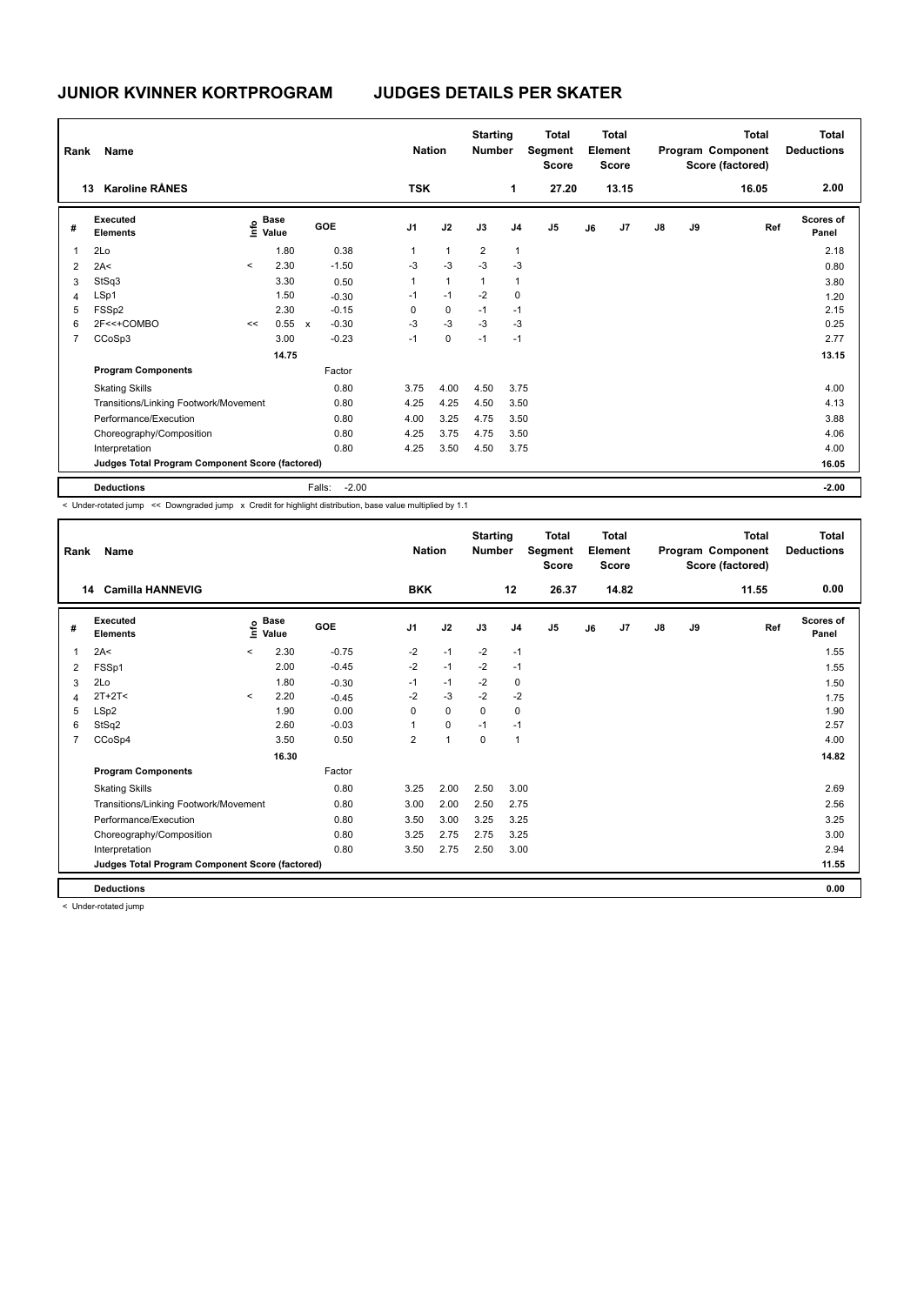| Rank | Name                                            |      |                      |              |         | <b>Nation</b>  |             | <b>Starting</b><br><b>Number</b> |                | <b>Total</b><br>Segment<br><b>Score</b> |    | Total<br>Element<br><b>Score</b> |               |    | Total<br>Program Component<br>Score (factored) | <b>Total</b><br><b>Deductions</b> |
|------|-------------------------------------------------|------|----------------------|--------------|---------|----------------|-------------|----------------------------------|----------------|-----------------------------------------|----|----------------------------------|---------------|----|------------------------------------------------|-----------------------------------|
|      | <b>Thea HOLMSEN</b><br>15                       |      |                      |              |         | <b>TT</b>      |             |                                  | 6              | 25.73                                   |    | 13.03                            |               |    | 12.70                                          | 0.00                              |
| #    | Executed<br><b>Elements</b>                     | lnfo | <b>Base</b><br>Value |              | GOE     | J <sub>1</sub> | J2          | J3                               | J <sub>4</sub> | J <sub>5</sub>                          | J6 | J7                               | $\mathsf{J}8$ | J9 | Ref                                            | <b>Scores of</b><br>Panel         |
| 1    | 2A<<                                            | <<   | 1.10                 |              | $-0.60$ | $-3$           | $-3$        | $-3$                             | $-3$           |                                         |    |                                  |               |    |                                                | 0.50                              |
| 2    | $2Lz+1T$                                        | e    | 2.50                 |              | $-0.90$ | $-3$           | $-3$        | $-3$                             | $-3$           |                                         |    |                                  |               |    |                                                | 1.60                              |
| 3    | CCoSp4                                          |      | 3.50                 |              | 0.13    | 0              | $\mathbf 0$ | $\mathbf{1}$                     | 0              |                                         |    |                                  |               |    |                                                | 3.63                              |
| 4    | 2Lo                                             |      | 1.98                 | $\mathsf{x}$ | $-0.23$ | $-1$           | $\mathbf 0$ | $-1$                             | $-1$           |                                         |    |                                  |               |    |                                                | 1.75                              |
| 5    | LSp1                                            |      | 1.50                 |              | 0.00    | 0              | $\mathbf 0$ | 0                                | 0              |                                         |    |                                  |               |    |                                                | 1.50                              |
| 6    | StSq2                                           |      | 2.60                 |              | 0.05    | 1              | 0           | 0                                | $-1$           |                                         |    |                                  |               |    |                                                | 2.65                              |
| 7    | FSSp1                                           |      | 2.00                 |              | $-0.60$ | $-2$           | $-2$        | $-2$                             | $-2$           |                                         |    |                                  |               |    |                                                | 1.40                              |
|      |                                                 |      | 15.18                |              |         |                |             |                                  |                |                                         |    |                                  |               |    |                                                | 13.03                             |
|      | <b>Program Components</b>                       |      |                      |              | Factor  |                |             |                                  |                |                                         |    |                                  |               |    |                                                |                                   |
|      | <b>Skating Skills</b>                           |      |                      |              | 0.80    | 2.50           | 2.75        | 3.50                             | 3.00           |                                         |    |                                  |               |    |                                                | 2.94                              |
|      | Transitions/Linking Footwork/Movement           |      |                      |              | 0.80    | 3.00           | 3.00        | 3.25                             | 2.75           |                                         |    |                                  |               |    |                                                | 3.00                              |
|      | Performance/Execution                           |      |                      |              | 0.80    | 3.25           | 3.50        | 3.75                             | 3.25           |                                         |    |                                  |               |    |                                                | 3.44                              |
|      | Choreography/Composition                        |      |                      |              | 0.80    | 3.00           | 3.00        | 3.50                             | 3.00           |                                         |    |                                  |               |    |                                                | 3.13                              |
|      | Interpretation                                  |      |                      |              | 0.80    | 3.25           | 3.50        | 3.50                             | 3.25           |                                         |    |                                  |               |    |                                                | 3.38                              |
|      | Judges Total Program Component Score (factored) |      |                      |              |         |                |             |                                  |                |                                         |    |                                  |               |    |                                                | 12.70                             |
|      | <b>Deductions</b>                               |      |                      |              |         |                |             |                                  |                |                                         |    |                                  |               |    |                                                | 0.00                              |

<< Downgraded jump x Credit for highlight distribution, base value multiplied by 1.1 e Jump take off with wrong edge

| Rank           | <b>Name</b>                                     |                   |             |         | <b>Nation</b>  |             | <b>Starting</b><br><b>Number</b> |                | <b>Total</b><br>Segment<br><b>Score</b> |    | <b>Total</b><br>Element<br><b>Score</b> |               |    | <b>Total</b><br>Program Component<br>Score (factored) | <b>Total</b><br><b>Deductions</b> |
|----------------|-------------------------------------------------|-------------------|-------------|---------|----------------|-------------|----------------------------------|----------------|-----------------------------------------|----|-----------------------------------------|---------------|----|-------------------------------------------------------|-----------------------------------|
|                | Nora Eggen BACHER<br>16                         |                   |             |         | <b>AKK</b>     |             |                                  | 13             | 25.46                                   |    | 13.36                                   |               |    | 12.10                                                 | 0.00                              |
| #              | Executed<br><b>Elements</b>                     | e Base<br>⊆ Value | <b>Base</b> | GOE     | J <sub>1</sub> | J2          | J3                               | J <sub>4</sub> | J <sub>5</sub>                          | J6 | J7                                      | $\mathsf{J}8$ | J9 | Ref                                                   | Scores of<br>Panel                |
| 1              | 2A<<                                            | <<                | 1.10        | $-0.60$ | $-3$           | $-3$        | $-3$                             | $-3$           |                                         |    |                                         |               |    |                                                       | 0.50                              |
| 2              | LSp3                                            |                   | 2.40        | 0.25    |                | $\mathbf 0$ | $\mathbf 0$                      | $\overline{1}$ |                                         |    |                                         |               |    |                                                       | 2.65                              |
| 3              | $2Lz+1T$                                        |                   | 2.50        | $-0.90$ | -3             | $-3$        | $-3$                             | -3             |                                         |    |                                         |               |    |                                                       | 1.60                              |
| 4              | 2Lo                                             |                   | 1.80        | $-0.60$ | $-2$           | $-2$        | $-2$                             | $-2$           |                                         |    |                                         |               |    |                                                       | 1.20                              |
| 5              | FSSp1                                           |                   | 2.00        | $-0.38$ | $-1$           | $-1$        | $-2$                             | $-1$           |                                         |    |                                         |               |    |                                                       | 1.62                              |
| 6              | StSq2                                           |                   | 2.60        | $-0.23$ | $-1$           | 0           | $-1$                             | $-1$           |                                         |    |                                         |               |    |                                                       | 2.37                              |
| $\overline{7}$ | CCoSp4                                          |                   | 3.50        | $-0.08$ | 0              | $\mathbf 0$ | $\mathbf 0$                      | $-1$           |                                         |    |                                         |               |    |                                                       | 3.42                              |
|                |                                                 |                   | 15.90       |         |                |             |                                  |                |                                         |    |                                         |               |    |                                                       | 13.36                             |
|                | <b>Program Components</b>                       |                   |             | Factor  |                |             |                                  |                |                                         |    |                                         |               |    |                                                       |                                   |
|                | <b>Skating Skills</b>                           |                   |             | 0.80    | 3.25           | 3.00        | 3.50                             | 3.25           |                                         |    |                                         |               |    |                                                       | 3.25                              |
|                | Transitions/Linking Footwork/Movement           |                   |             | 0.80    | 3.00           | 2.75        | 3.00                             | 3.00           |                                         |    |                                         |               |    |                                                       | 2.94                              |
|                | Performance/Execution                           |                   |             | 0.80    | 2.75           | 3.00        | 2.50                             | 3.25           |                                         |    |                                         |               |    |                                                       | 2.88                              |
|                | Choreography/Composition                        |                   |             | 0.80    | 3.25           | 3.50        | 3.50                             | 3.00           |                                         |    |                                         |               |    |                                                       | 3.31                              |
|                | Interpretation                                  |                   |             | 0.80    | 2.75           | 2.75        | 2.75                             | 2.75           |                                         |    |                                         |               |    |                                                       | 2.75                              |
|                | Judges Total Program Component Score (factored) |                   |             |         |                |             |                                  |                |                                         |    |                                         |               |    |                                                       | 12.10                             |
|                | <b>Deductions</b>                               |                   |             |         |                |             |                                  |                |                                         |    |                                         |               |    |                                                       | 0.00                              |

<< Downgraded jump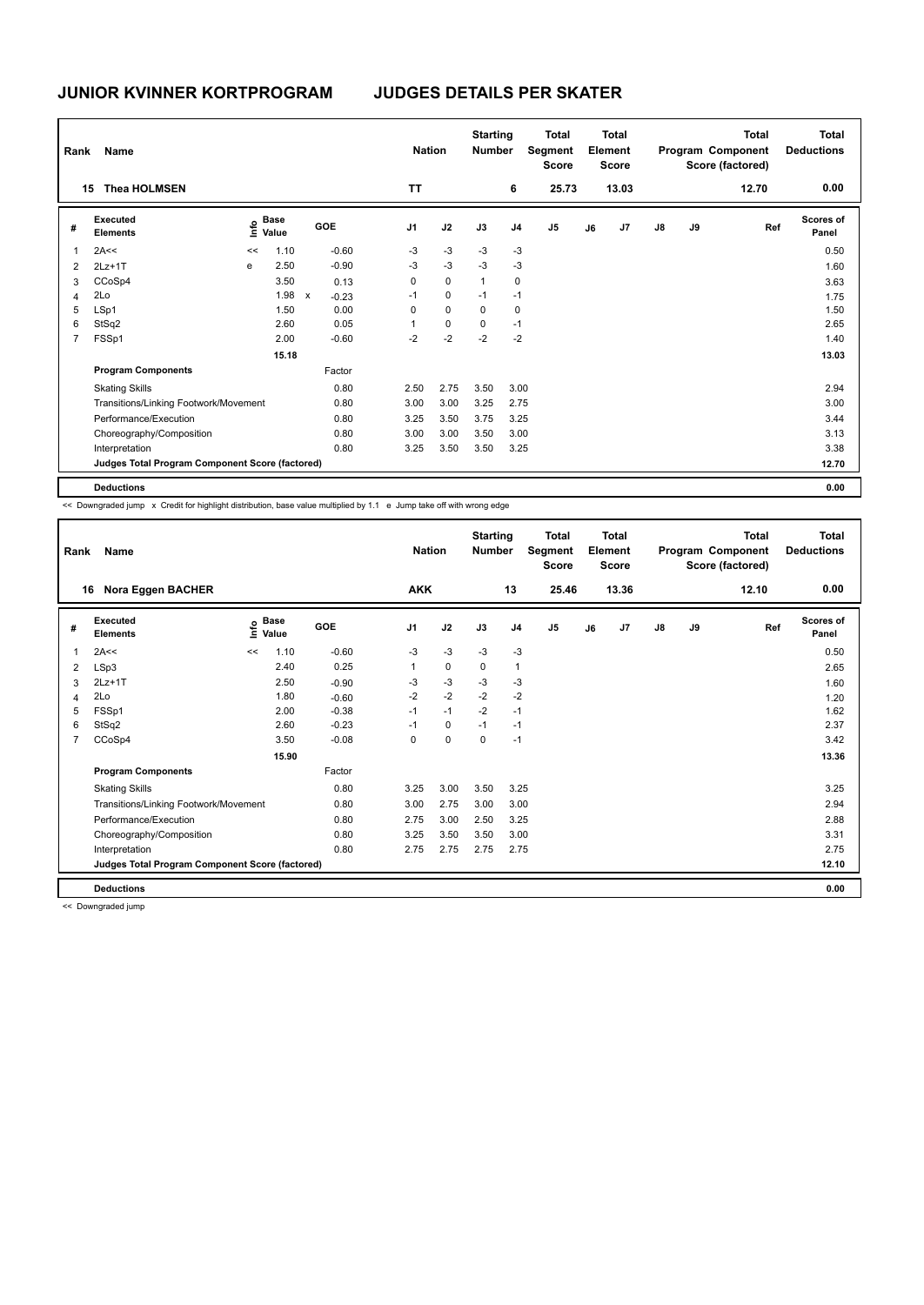| Rank         | Name                                            |                                  |              |         |                | <b>Nation</b> |              | <b>Starting</b><br><b>Number</b> |                | <b>Total</b><br>Segment<br><b>Score</b> |    | Total<br>Element<br><b>Score</b> |               |    | <b>Total</b><br>Program Component<br>Score (factored) | <b>Total</b><br><b>Deductions</b> |
|--------------|-------------------------------------------------|----------------------------------|--------------|---------|----------------|---------------|--------------|----------------------------------|----------------|-----------------------------------------|----|----------------------------------|---------------|----|-------------------------------------------------------|-----------------------------------|
|              | <b>Silje THRONÆS</b><br>17                      |                                  |              |         |                | <b>TSK</b>    |              |                                  | 17             | 24.92                                   |    | 13.57                            |               |    | 11.35                                                 | 0.00                              |
| #            | Executed<br><b>Elements</b>                     | <b>Base</b><br>e Base<br>E Value |              | GOE     | J <sub>1</sub> |               | J2           | J3                               | J <sub>4</sub> | J <sub>5</sub>                          | J6 | J7                               | $\mathsf{J}8$ | J9 | Ref                                                   | <b>Scores of</b><br>Panel         |
| $\mathbf{1}$ | $2F+2T$                                         | 3.10                             |              | $-0.83$ | $-3$           |               | $-3$         | $-2$                             | $-3$           |                                         |    |                                  |               |    |                                                       | 2.27                              |
| 2            | 2Lo                                             | 1.80                             |              | $-0.38$ | $-1$           |               | $-1$         | $-2$                             | $-1$           |                                         |    |                                  |               |    |                                                       | 1.42                              |
| 3            | CCoSp3                                          | 3.00                             |              | 0.38    | 1              |               | $\mathbf{1}$ | $\mathbf{1}$                     | 0              |                                         |    |                                  |               |    |                                                       | 3.38                              |
| 4            | 1A                                              | 1.21                             | $\mathsf{x}$ | $-0.60$ | $-3$           |               | $-3$         | $-3$                             | $-3$           |                                         |    |                                  |               |    |                                                       | 0.61                              |
| 5            | <b>LSpB</b>                                     | 1.20                             |              | $-0.23$ | $-1$           |               | $-1$         | $-1$                             | 0              |                                         |    |                                  |               |    |                                                       | 0.97                              |
| 6            | StSq2                                           | 2.60                             |              | $-0.08$ | 0              |               | $-1$         | 0                                | 0              |                                         |    |                                  |               |    |                                                       | 2.52                              |
| 7            | FSSp2                                           | 2.30                             |              | 0.10    | $-1$           |               | $\mathbf{1}$ | 1                                | $-1$           |                                         |    |                                  |               |    |                                                       | 2.40                              |
|              |                                                 | 15.21                            |              |         |                |               |              |                                  |                |                                         |    |                                  |               |    |                                                       | 13.57                             |
|              | <b>Program Components</b>                       |                                  |              | Factor  |                |               |              |                                  |                |                                         |    |                                  |               |    |                                                       |                                   |
|              | <b>Skating Skills</b>                           |                                  |              | 0.80    | 3.25           |               | 2.75         | 2.75                             | 3.25           |                                         |    |                                  |               |    |                                                       | 3.00                              |
|              | Transitions/Linking Footwork/Movement           |                                  |              | 0.80    | 3.00           |               | 2.75         | 2.50                             | 3.00           |                                         |    |                                  |               |    |                                                       | 2.81                              |
|              | Performance/Execution                           |                                  |              | 0.80    | 2.75           |               | 2.75         | 2.50                             | 2.50           |                                         |    |                                  |               |    |                                                       | 2.63                              |
|              | Choreography/Composition                        |                                  |              | 0.80    | 3.00           |               | 3.00         | 2.75                             | 3.25           |                                         |    |                                  |               |    |                                                       | 3.00                              |
|              | Interpretation                                  |                                  |              | 0.80    | 2.75           |               | 3.00         | 2.25                             | 3.00           |                                         |    |                                  |               |    |                                                       | 2.75                              |
|              | Judges Total Program Component Score (factored) |                                  |              |         |                |               |              |                                  |                |                                         |    |                                  |               |    |                                                       | 11.35                             |
|              | <b>Deductions</b>                               |                                  |              |         |                |               |              |                                  |                |                                         |    |                                  |               |    |                                                       | 0.00                              |

x Credit for highlight distribution, base value multiplied by 1.1

| Rank           | Name                                            |         |                                         |                      | <b>Nation</b>  |             | <b>Starting</b><br><b>Number</b> |                | <b>Total</b><br>Segment<br><b>Score</b> |    | <b>Total</b><br>Element<br><b>Score</b> |               |    | <b>Total</b><br>Program Component<br>Score (factored) | <b>Total</b><br><b>Deductions</b> |
|----------------|-------------------------------------------------|---------|-----------------------------------------|----------------------|----------------|-------------|----------------------------------|----------------|-----------------------------------------|----|-----------------------------------------|---------------|----|-------------------------------------------------------|-----------------------------------|
|                | <b>Thea KARLSTAD</b><br>18                      |         |                                         |                      | <b>BKK</b>     |             |                                  | 8              | 24.26                                   |    | 11.96                                   |               |    | 13.30                                                 | 1.00                              |
| #              | Executed<br><b>Elements</b>                     |         | $\mathbf{e}$ Base<br>$\mathbf{e}$ Value | GOE                  | J <sub>1</sub> | J2          | J3                               | J <sub>4</sub> | J <sub>5</sub>                          | J6 | J7                                      | $\mathsf{J}8$ | J9 | Ref                                                   | <b>Scores of</b><br>Panel         |
|                | LSp3                                            |         | 2.40                                    | $-0.15$              | 0              | $\mathbf 0$ | 0                                | $-2$           |                                         |    |                                         |               |    |                                                       | 2.25                              |
| 2              | $2Lz+2T<$                                       | $\,<\,$ | 3.00                                    | $-0.60$              | $-2$           | $-2$        | $-2$                             | $-2$           |                                         |    |                                         |               |    |                                                       | 2.40                              |
| 3              | 2A<<                                            | <<      | 1.10                                    | $-0.60$              | $-3$           | $-3$        | $-3$                             | $-3$           |                                         |    |                                         |               |    |                                                       | 0.50                              |
| 4              | FSSp1                                           |         | 2.00                                    | $-0.60$              | $-2$           | $-2$        | $-2$                             | $-2$           |                                         |    |                                         |               |    |                                                       | 1.40                              |
| 5              | 2Lo                                             |         | 1.98                                    | 0.00<br>$\mathsf{x}$ | 0              | $-1$        | $\Omega$                         | $\mathbf{1}$   |                                         |    |                                         |               |    |                                                       | 1.98                              |
| 6              | StSq3                                           |         | 3.30                                    | 0.13                 | 1              | $\mathbf 0$ | 0                                | 0              |                                         |    |                                         |               |    |                                                       | 3.43                              |
| $\overline{7}$ | CCoSp                                           |         | 0.00                                    | 0.00                 |                |             |                                  |                |                                         |    |                                         |               |    |                                                       | 0.00                              |
|                |                                                 |         | 13.78                                   |                      |                |             |                                  |                |                                         |    |                                         |               |    |                                                       | 11.96                             |
|                | <b>Program Components</b>                       |         |                                         | Factor               |                |             |                                  |                |                                         |    |                                         |               |    |                                                       |                                   |
|                | <b>Skating Skills</b>                           |         |                                         | 0.80                 | 3.75           | 3.25        | 3.75                             | 3.75           |                                         |    |                                         |               |    |                                                       | 3.63                              |
|                | Transitions/Linking Footwork/Movement           |         |                                         | 0.80                 | 3.50           | 2.75        | 3.25                             | 3.25           |                                         |    |                                         |               |    |                                                       | 3.19                              |
|                | Performance/Execution                           |         |                                         | 0.80                 | 3.25           | 3.00        | 3.25                             | 3.25           |                                         |    |                                         |               |    |                                                       | 3.19                              |
|                | Choreography/Composition                        |         |                                         | 0.80                 | 3.50           | 3.25        | 3.75                             | 3.00           |                                         |    |                                         |               |    |                                                       | 3.38                              |
|                | Interpretation                                  |         |                                         | 0.80                 | 3.25           | 2.75        | 3.50                             | 3.50           |                                         |    |                                         |               |    |                                                       | 3.25                              |
|                | Judges Total Program Component Score (factored) |         |                                         |                      |                |             |                                  |                |                                         |    |                                         |               |    |                                                       | 13.30                             |
|                | <b>Deductions</b><br>$\cdot$ $\cdot$ $\cdot$    |         | .                                       | $-1.00$<br>Falls:    |                | .           |                                  |                |                                         |    |                                         |               |    |                                                       | $-1.00$                           |

< Under-rotated jump << Downgraded jump x Credit for highlight distribution, base value multiplied by 1.1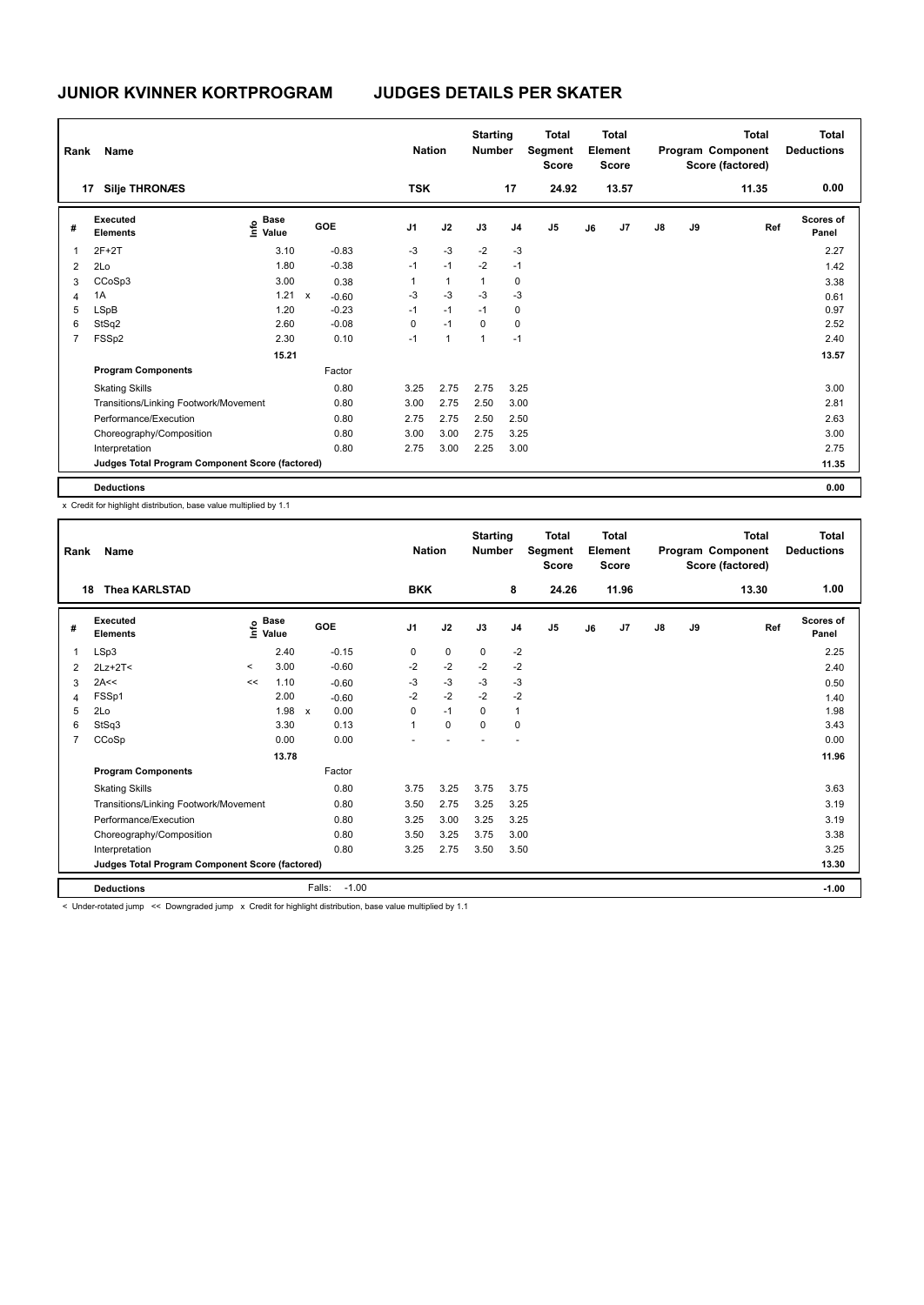| Rank           | Name                                            |         |                       |                         |         | <b>Nation</b>  |             | <b>Starting</b><br><b>Number</b> |                | <b>Total</b><br>Segment<br><b>Score</b> |    | <b>Total</b><br>Element<br><b>Score</b> |               |    | <b>Total</b><br>Program Component<br>Score (factored) | <b>Total</b><br><b>Deductions</b> |
|----------------|-------------------------------------------------|---------|-----------------------|-------------------------|---------|----------------|-------------|----------------------------------|----------------|-----------------------------------------|----|-----------------------------------------|---------------|----|-------------------------------------------------------|-----------------------------------|
| 19             | Hanna Kai Barstad GOLBERG                       |         |                       |                         |         | <b>BKK</b>     |             |                                  | 15             | 23.97                                   |    | 14.22                                   |               |    | 11.75                                                 | 2.00                              |
| #              | Executed<br><b>Elements</b>                     |         | $\sum_{i=1}^{n}$ Base | <b>GOE</b>              |         | J <sub>1</sub> | J2          | J3                               | J <sub>4</sub> | J <sub>5</sub>                          | J6 | J <sub>7</sub>                          | $\mathsf{J}8$ | J9 | Ref                                                   | Scores of<br>Panel                |
| 1              | 2A<<                                            | <<      | 1.10                  | $-0.60$                 |         | $-3$           | $-3$        | $-3$                             | $-3$           |                                         |    |                                         |               |    |                                                       | 0.50                              |
| 2              | $2Lz+2T<$                                       | $\prec$ | 3.00                  | $-0.90$                 |         | $-3$           | $-3$        | $-3$                             | $-3$           |                                         |    |                                         |               |    |                                                       | 2.10                              |
| 3              | FSSp3                                           |         | 2.60                  | $-0.23$                 |         | 0              | 0           | $-1$                             | $-2$           |                                         |    |                                         |               |    |                                                       | 2.37                              |
| $\overline{4}$ | 2Lo                                             |         | 1.98                  | $\mathsf{x}$<br>$-0.90$ |         | $-3$           | $-3$        | $-3$                             | $-3$           |                                         |    |                                         |               |    |                                                       | 1.08                              |
| 5              | LSp2                                            |         | 1.90                  | $-0.08$                 |         | 0              | $\mathbf 0$ | $-1$                             | 0              |                                         |    |                                         |               |    |                                                       | 1.82                              |
| 6              | StSq3                                           |         | 3.30                  | $-0.70$                 |         | $-1$           | $-1$        | $-1$                             | $-1$           |                                         |    |                                         |               |    |                                                       | 2.60                              |
| 7              | CCoSp4                                          |         | 3.50                  | 0.25                    |         | 1              | 0           | 0                                | $\overline{1}$ |                                         |    |                                         |               |    |                                                       | 3.75                              |
|                |                                                 |         | 17.38                 |                         |         |                |             |                                  |                |                                         |    |                                         |               |    |                                                       | 14.22                             |
|                | <b>Program Components</b>                       |         |                       | Factor                  |         |                |             |                                  |                |                                         |    |                                         |               |    |                                                       |                                   |
|                | <b>Skating Skills</b>                           |         |                       | 0.80                    |         | 3.25           | 3.25        | 3.50                             | 3.50           |                                         |    |                                         |               |    |                                                       | 3.38                              |
|                | Transitions/Linking Footwork/Movement           |         |                       | 0.80                    |         | 2.75           | 3.00        | 2.50                             | 3.25           |                                         |    |                                         |               |    |                                                       | 2.88                              |
|                | Performance/Execution                           |         |                       | 0.80                    |         | 2.50           | 2.50        | 2.75                             | 2.75           |                                         |    |                                         |               |    |                                                       | 2.63                              |
|                | Choreography/Composition                        |         |                       | 0.80                    |         | 2.75           | 3.00        | 2.75                             | 3.25           |                                         |    |                                         |               |    |                                                       | 2.94                              |
|                | Interpretation                                  |         |                       | 0.80                    |         | 2.75           | 3.00        | 2.50                             | 3.25           |                                         |    |                                         |               |    |                                                       | 2.88                              |
|                | Judges Total Program Component Score (factored) |         |                       |                         |         |                |             |                                  |                |                                         |    |                                         |               |    |                                                       | 11.75                             |
|                | <b>Deductions</b>                               |         |                       | Falls:                  | $-2.00$ |                |             |                                  |                |                                         |    |                                         |               |    |                                                       | $-2.00$                           |

< Under-rotated jump << Downgraded jump x Credit for highlight distribution, base value multiplied by 1.1

| Rank | Name                                            |                                  |            | <b>Nation</b>  |                | <b>Starting</b><br><b>Number</b> |                          | <b>Total</b><br>Segment<br><b>Score</b> |    | <b>Total</b><br>Element<br><b>Score</b> |               |    | <b>Total</b><br>Program Component<br>Score (factored) | <b>Total</b><br><b>Deductions</b> |
|------|-------------------------------------------------|----------------------------------|------------|----------------|----------------|----------------------------------|--------------------------|-----------------------------------------|----|-----------------------------------------|---------------|----|-------------------------------------------------------|-----------------------------------|
| 20   | <b>Ragnhild EGGAN</b>                           |                                  |            | <b>TSK</b>     |                |                                  | 14                       | 23.55                                   |    | 12.40                                   |               |    | 11.15                                                 | 0.00                              |
| #    | Executed<br><b>Elements</b>                     | <b>Base</b><br>e Base<br>⊆ Value | <b>GOE</b> | J <sub>1</sub> | J2             | J3                               | J <sub>4</sub>           | J <sub>5</sub>                          | J6 | J7                                      | $\mathsf{J}8$ | J9 | Ref                                                   | <b>Scores of</b><br>Panel         |
| 1    | $2F+2T$                                         | 3.10                             | $-0.53$    | $-2$           | $-2$           | $-1$                             | $-2$                     |                                         |    |                                         |               |    |                                                       | 2.57                              |
| 2    | 2Lo                                             | 1.80                             | $-0.45$    | $-2$           | $-1$           | $-2$                             | $-1$                     |                                         |    |                                         |               |    |                                                       | 1.35                              |
| 3    | 1A                                              | 1.10                             | $-0.60$    | $-3$           | $-3$           | $-3$                             | $-3$                     |                                         |    |                                         |               |    |                                                       | 0.50                              |
| 4    | FSSp                                            | 0.00                             | 0.00       |                |                | $\overline{\phantom{a}}$         | $\overline{\phantom{a}}$ |                                         |    |                                         |               |    |                                                       | 0.00                              |
| 5    | LSp2                                            | 1.90                             | 0.38       | 1              | $\overline{1}$ | 0                                | $\mathbf 1$              |                                         |    |                                         |               |    |                                                       | 2.28                              |
| 6    | StSq2                                           | 2.60                             | $-0.08$    | 0              | $\mathbf 0$    | $-1$                             | 0                        |                                         |    |                                         |               |    |                                                       | 2.52                              |
| 7    | CCoSp3                                          | 3.00                             | 0.18       | 1              | $\overline{1}$ | $-1$                             | 0                        |                                         |    |                                         |               |    |                                                       | 3.18                              |
|      |                                                 | 13.50                            |            |                |                |                                  |                          |                                         |    |                                         |               |    |                                                       | 12.40                             |
|      | <b>Program Components</b>                       |                                  | Factor     |                |                |                                  |                          |                                         |    |                                         |               |    |                                                       |                                   |
|      | <b>Skating Skills</b>                           |                                  | 0.80       | 3.50           | 2.75           | 2.50                             | 3.00                     |                                         |    |                                         |               |    |                                                       | 2.94                              |
|      | Transitions/Linking Footwork/Movement           |                                  | 0.80       | 3.00           | 3.25           | 2.25                             | 2.50                     |                                         |    |                                         |               |    |                                                       | 2.75                              |
|      | Performance/Execution                           |                                  | 0.80       | 3.25           | 3.00           | 2.75                             | 2.50                     |                                         |    |                                         |               |    |                                                       | 2.88                              |
|      | Choreography/Composition                        |                                  | 0.80       | 3.25           | 2.50           | 2.75                             | 2.75                     |                                         |    |                                         |               |    |                                                       | 2.81                              |
|      | Interpretation                                  |                                  | 0.80       | 3.00           | 2.00           | 2.25                             | 3.00                     |                                         |    |                                         |               |    |                                                       | 2.56                              |
|      | Judges Total Program Component Score (factored) |                                  |            |                |                |                                  |                          |                                         |    |                                         |               |    |                                                       | 11.15                             |
|      | <b>Deductions</b>                               |                                  |            |                |                |                                  |                          |                                         |    |                                         |               |    |                                                       | 0.00                              |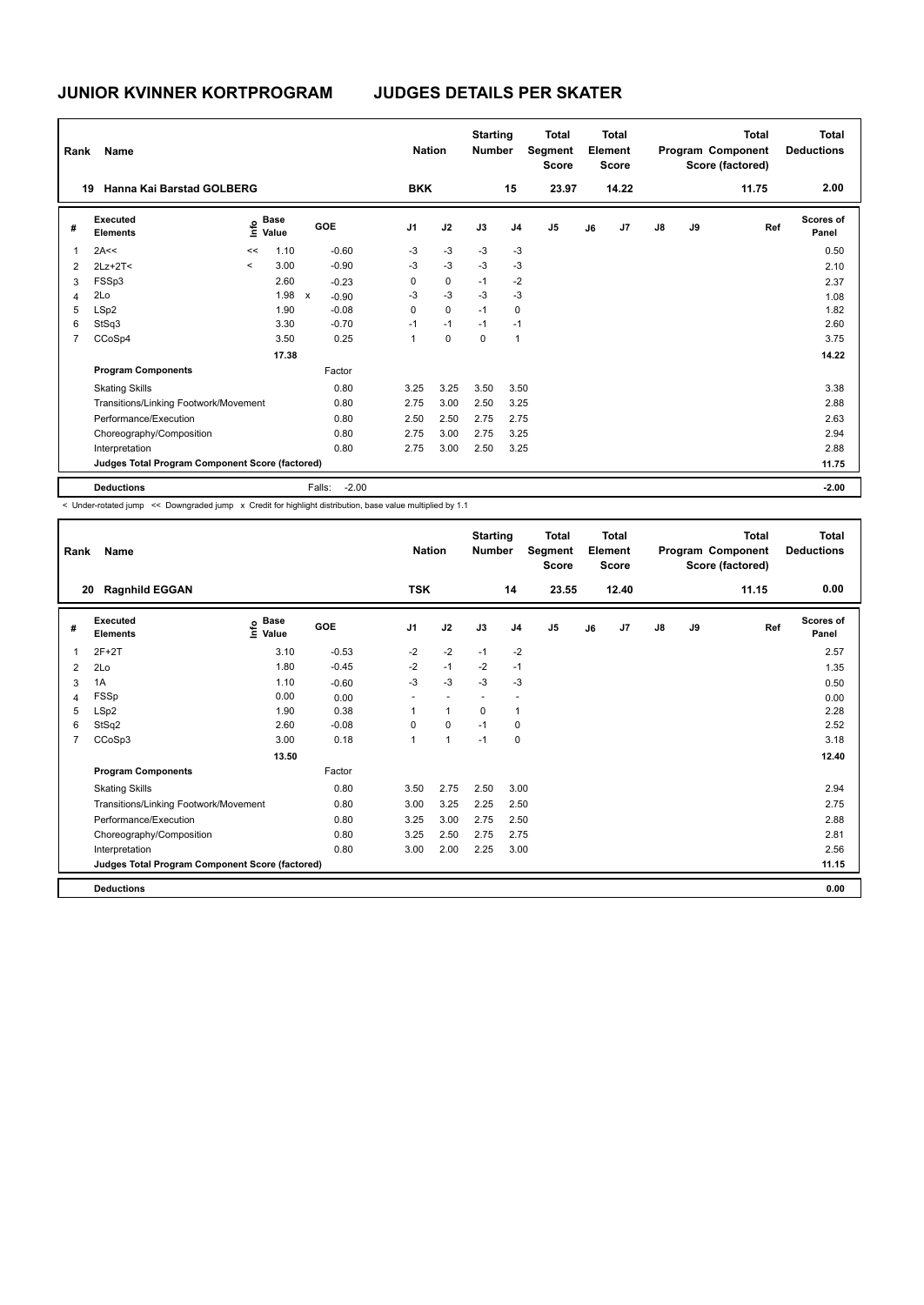| Rank           | Name                                            |         |                      |         | <b>Nation</b>  |           | <b>Starting</b><br><b>Number</b> |                | <b>Total</b><br>Segment<br><b>Score</b> |    | Total<br>Element<br><b>Score</b> |               |    | <b>Total</b><br>Program Component<br>Score (factored) | <b>Total</b><br><b>Deductions</b> |
|----------------|-------------------------------------------------|---------|----------------------|---------|----------------|-----------|----------------------------------|----------------|-----------------------------------------|----|----------------------------------|---------------|----|-------------------------------------------------------|-----------------------------------|
| 21             | <b>Malin Elisabeth NORMANN</b>                  |         |                      |         | <b>SSK</b>     |           |                                  | 19             | 22.64                                   |    | 12.54                            |               |    | 10.10                                                 | 0.00                              |
| #              | Executed<br><b>Elements</b>                     | lnfo    | <b>Base</b><br>Value | GOE     | J <sub>1</sub> | J2        | J3                               | J <sub>4</sub> | J <sub>5</sub>                          | J6 | J7                               | $\mathsf{J}8$ | J9 | Ref                                                   | Scores of<br>Panel                |
| 1              | $2Lz+2T<$                                       | $\prec$ | 3.00                 | $-0.90$ | $-3$           | $-3$      | $-3$                             | $-3$           |                                         |    |                                  |               |    |                                                       | 2.10                              |
| $\overline{2}$ | 2A<<                                            | <<      | 1.10                 | $-0.55$ | -3             | $-3$      | $-3$                             | $-2$           |                                         |    |                                  |               |    |                                                       | 0.55                              |
| 3              | FSSp1                                           |         | 2.00                 | $-0.68$ | $-2$           | $-2$      | $-2$                             | $-3$           |                                         |    |                                  |               |    |                                                       | 1.32                              |
| 4              | 2Lo                                             |         | 1.80                 | $-0.45$ | $-1$           | $-1$      | $-2$                             | $-2$           |                                         |    |                                  |               |    |                                                       | 1.35                              |
| 5              | CCoSp3                                          |         | 3.00                 | $-0.15$ | $\mathbf 0$    | $-1$      | $\mathbf 0$                      | $-1$           |                                         |    |                                  |               |    |                                                       | 2.85                              |
| 6              | StSq3                                           |         | 3.30                 | $-0.88$ | $-1$           | $-1$      | $-1$                             | $-2$           |                                         |    |                                  |               |    |                                                       | 2.42                              |
| $\overline{7}$ | LSp2                                            |         | 1.90                 | 0.05    | 0              | $\pmb{0}$ | $\mathbf{1}$                     | $-1$           |                                         |    |                                  |               |    |                                                       | 1.95                              |
|                |                                                 |         | 16.10                |         |                |           |                                  |                |                                         |    |                                  |               |    |                                                       | 12.54                             |
|                | <b>Program Components</b>                       |         |                      | Factor  |                |           |                                  |                |                                         |    |                                  |               |    |                                                       |                                   |
|                | <b>Skating Skills</b>                           |         |                      | 0.80    | 2.75           | 2.50      | 2.50                             | 2.75           |                                         |    |                                  |               |    |                                                       | 2.63                              |
|                | Transitions/Linking Footwork/Movement           |         |                      | 0.80    | 2.00           | 2.00      | 2.25                             | 2.25           |                                         |    |                                  |               |    |                                                       | 2.13                              |
|                | Performance/Execution                           |         |                      | 0.80    | 2.50           | 2.25      | 2.25                             | 3.25           |                                         |    |                                  |               |    |                                                       | 2.56                              |
|                | Choreography/Composition                        |         |                      | 0.80    | 2.75           | 2.75      | 2.75                             | 3.00           |                                         |    |                                  |               |    |                                                       | 2.81                              |
|                | Interpretation                                  |         |                      | 0.80    | 2.75           | 2.25      | 2.25                             | 2.75           |                                         |    |                                  |               |    |                                                       | 2.50                              |
|                | Judges Total Program Component Score (factored) |         |                      |         |                |           |                                  |                |                                         |    |                                  |               |    |                                                       | 10.10                             |
|                | <b>Deductions</b>                               |         |                      |         |                |           |                                  |                |                                         |    |                                  |               |    |                                                       | 0.00                              |

< Under-rotated jump << Downgraded jump

| Rank           | Name                                            |          |                      |              |                   | <b>Nation</b>  |             | <b>Starting</b><br><b>Number</b> |                | <b>Total</b><br>Segment<br><b>Score</b> |    | <b>Total</b><br>Element<br><b>Score</b> |               |    | <b>Total</b><br>Program Component<br>Score (factored) | <b>Total</b><br><b>Deductions</b> |
|----------------|-------------------------------------------------|----------|----------------------|--------------|-------------------|----------------|-------------|----------------------------------|----------------|-----------------------------------------|----|-----------------------------------------|---------------|----|-------------------------------------------------------|-----------------------------------|
|                | <b>Cornelia BULL</b><br>22                      |          |                      |              |                   | <b>AKK</b>     |             |                                  | $\mathbf{2}$   | 19.53                                   |    | 9.68                                    |               |    | 10.85                                                 | 1.00                              |
| #              | Executed<br><b>Elements</b>                     | Info     | <b>Base</b><br>Value |              | GOE               | J <sub>1</sub> | J2          | J3                               | J <sub>4</sub> | J <sub>5</sub>                          | J6 | J7                                      | $\mathsf{J}8$ | J9 | Ref                                                   | <b>Scores of</b><br>Panel         |
| 1              | 2Lo<                                            | $\prec$  | 1.30                 |              | $-0.75$           | -3             | $-3$        | $-3$                             | $-1$           |                                         |    |                                         |               |    |                                                       | 0.55                              |
| 2              | FSSp1                                           |          | 2.00                 |              | $-0.83$           | $-3$           | $-3$        | $-3$                             | $-2$           |                                         |    |                                         |               |    |                                                       | 1.17                              |
| 3              | $2S < +1T$                                      | $\hat{}$ | 1.30                 |              | $-0.60$           | -3             | $-3$        | $-3$                             | $-3$           |                                         |    |                                         |               |    |                                                       | 0.70                              |
| $\overline{4}$ | LSp2                                            |          | 1.90                 |              | 0.13              | 0              | $\mathbf 0$ | $\mathbf{1}$                     | $\mathbf 0$    |                                         |    |                                         |               |    |                                                       | 2.03                              |
| 5              | StSq1                                           |          | 1.80                 |              | $-0.53$           | $-2$           | $-1$        | $-2$                             | $-2$           |                                         |    |                                         |               |    |                                                       | 1.27                              |
| 6              | 1A                                              |          | 1.21                 | $\mathsf{x}$ | $-0.60$           | $-3$           | $-3$        | $-3$                             | $-3$           |                                         |    |                                         |               |    |                                                       | 0.61                              |
| 7              | CCoSp4                                          |          | 3.50                 |              | $-0.15$           | 0              | $\pmb{0}$   | $-1$                             | $-1$           |                                         |    |                                         |               |    |                                                       | 3.35                              |
|                |                                                 |          | 13.01                |              |                   |                |             |                                  |                |                                         |    |                                         |               |    |                                                       | 9.68                              |
|                | <b>Program Components</b>                       |          |                      |              | Factor            |                |             |                                  |                |                                         |    |                                         |               |    |                                                       |                                   |
|                | <b>Skating Skills</b>                           |          |                      |              | 0.80              | 2.50           | 2.50        | 3.25                             | 2.75           |                                         |    |                                         |               |    |                                                       | 2.75                              |
|                | Transitions/Linking Footwork/Movement           |          |                      |              | 0.80              | 2.25           | 2.25        | 2.50                             | 2.50           |                                         |    |                                         |               |    |                                                       | 2.38                              |
|                | Performance/Execution                           |          |                      |              | 0.80              | 2.75           | 2.50        | 3.25                             | 3.00           |                                         |    |                                         |               |    |                                                       | 2.88                              |
|                | Choreography/Composition                        |          |                      |              | 0.80              | 2.75           | 3.00        | 3.00                             | 2.75           |                                         |    |                                         |               |    |                                                       | 2.88                              |
|                | Interpretation                                  |          |                      |              | 0.80              | 2.75           | 2.75        | 2.50                             | 2.75           |                                         |    |                                         |               |    |                                                       | 2.69                              |
|                | Judges Total Program Component Score (factored) |          |                      |              |                   |                |             |                                  |                |                                         |    |                                         |               |    |                                                       | 10.85                             |
|                | <b>Deductions</b>                               |          |                      |              | $-1.00$<br>Falls: |                |             |                                  |                |                                         |    |                                         |               |    |                                                       | $-1.00$                           |

< Under-rotated jump x Credit for highlight distribution, base value multiplied by 1.1